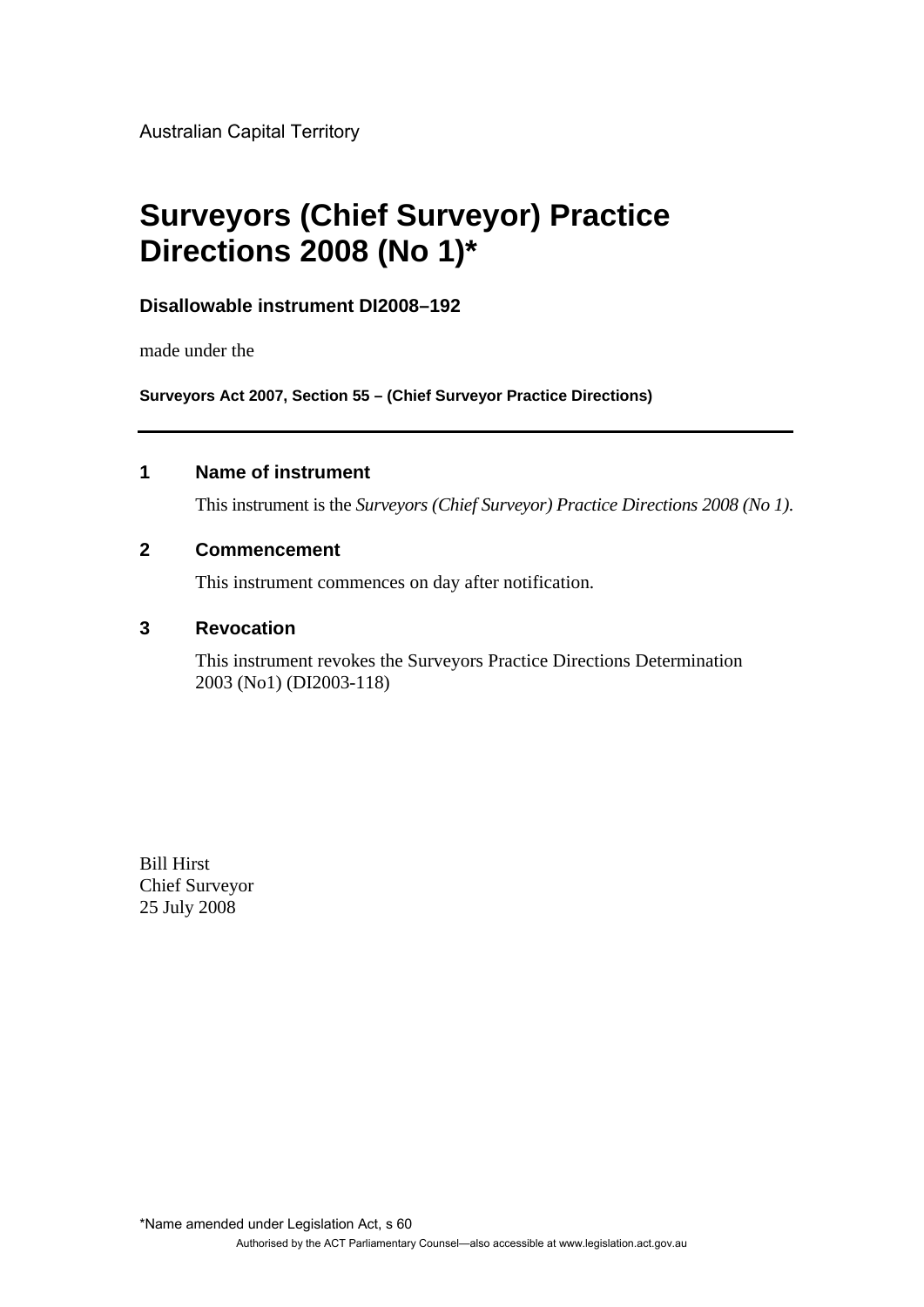

# **CHIEF SURVEYOR PRACTICE DIRECTIONS**

**Established in accordance with provisions of the Surveyors Act 2007 Section 55 (Chief Surveyor Practice Directions)** 

**Endorsed by the Survey Practice Advisory Committee 23 July 2008**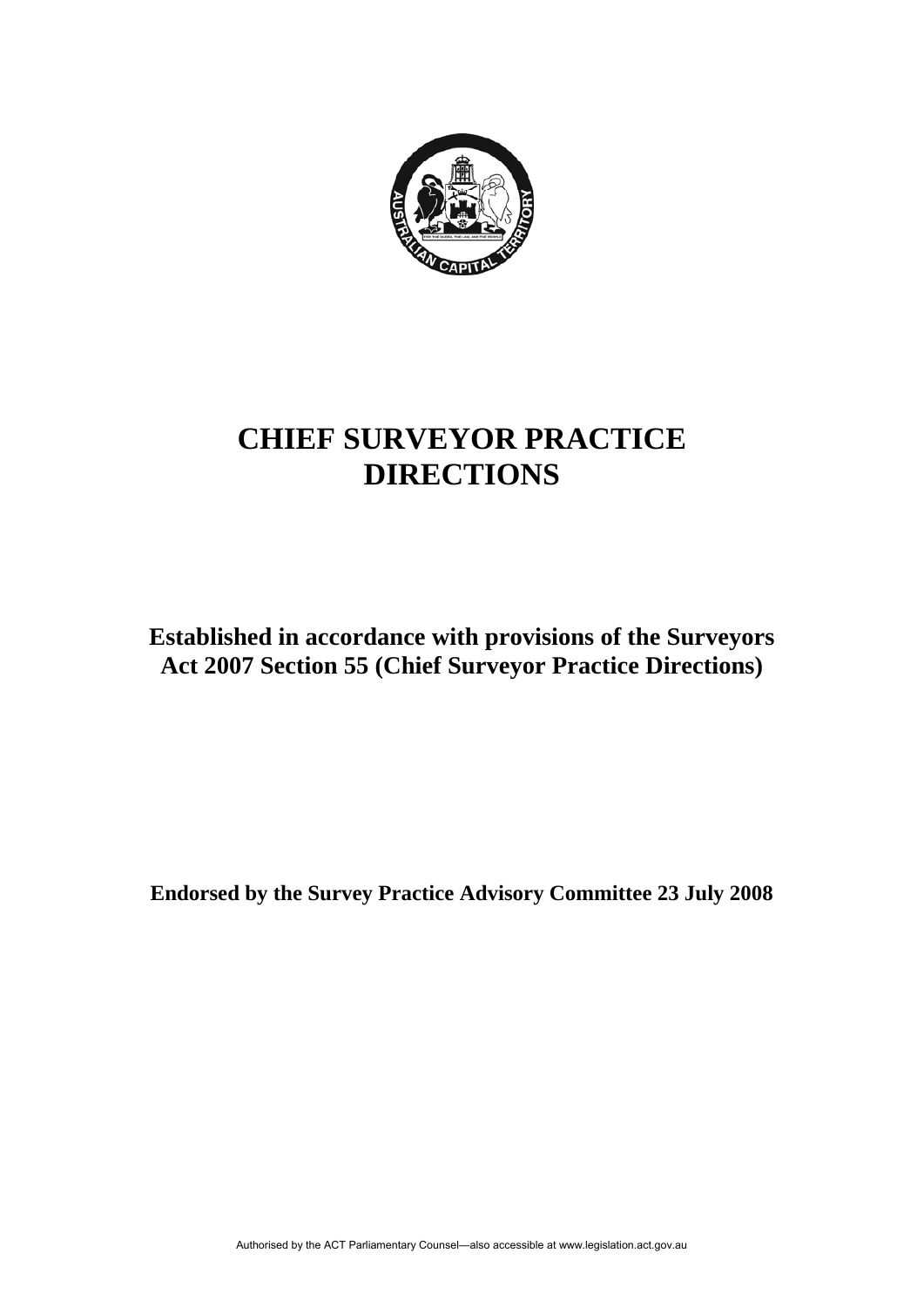## **Part 1 - Preliminary**

1. These Directions may be cited as the Chief Surveyor Practice Directions 2008 (No. 1).

- 2. These Directions are divided into parts as follows:
- Part I Preliminary (Directions 1-3) Part II - Definitions (Direction 4) Part III - Supervision (Directions 5-6) Part IV - Survey Practice (Directions 7-21) Part V - Re-determination of boundaries (Directions 22-28) Part VI - Irregular Boundaries (Directions 29-33)<br>
Part VII - Nature and Position of Marks (Direction<br>
Part VIII - Accuracy of Surveys (Directions 39-43) - Nature and Position of Marks (Directions 34-38) Part VIII - Accuracy of Surveys (Directions 39-43) Part IX - Identification Surveys and Remarking (Directions 44-46) Part X - Field Notes (Directions 47-51) Part XI - Plans (Directions 52-57) Part XII - Stratum Surveys (Direction 58)<br>Part XIII - Unit Titles (Direction 59) - Unit Titles (Direction 59)
- 3. To remove any doubt, the Surveyors Practice Directions Determination 2003 (No. 1) is hereby revoked.

## **Part II - Definitions**

| <b>Definitions</b> | 4. | In these directions, unless the contrary intention appears:                                                                                                                                                                                                                                                                    |
|--------------------|----|--------------------------------------------------------------------------------------------------------------------------------------------------------------------------------------------------------------------------------------------------------------------------------------------------------------------------------|
|                    |    | 'AHD' means Australian Height Datum as defined in the<br>National Mapping Council (now ANZLIC) Special<br>Publication 10 (NMC SP10) published in May 1971.                                                                                                                                                                     |
|                    |    | 'Appropriate accuracy' means such accuracy as is<br>reasonably possible of attainment in any particular survey.                                                                                                                                                                                                                |
|                    |    | 'Chief Surveyor' means the person occupying the position of<br>Chief Surveyor of the Australian Capital Territory.                                                                                                                                                                                                             |
|                    |    | 'Control Survey' means a high accuracy geodetic survey or<br>a breakdown of a high accuracy geodetic survey<br>established for the purpose of setting out any other survey<br>or to which any existing survey can be related, shown on a<br>plan signed by a registered surveyor and available from a<br>government authority. |
|                    |    | 'Control Mark' means a survey mark of a durable nature<br>established and maintained as part of a horizontal or vertical<br>control survey network.                                                                                                                                                                            |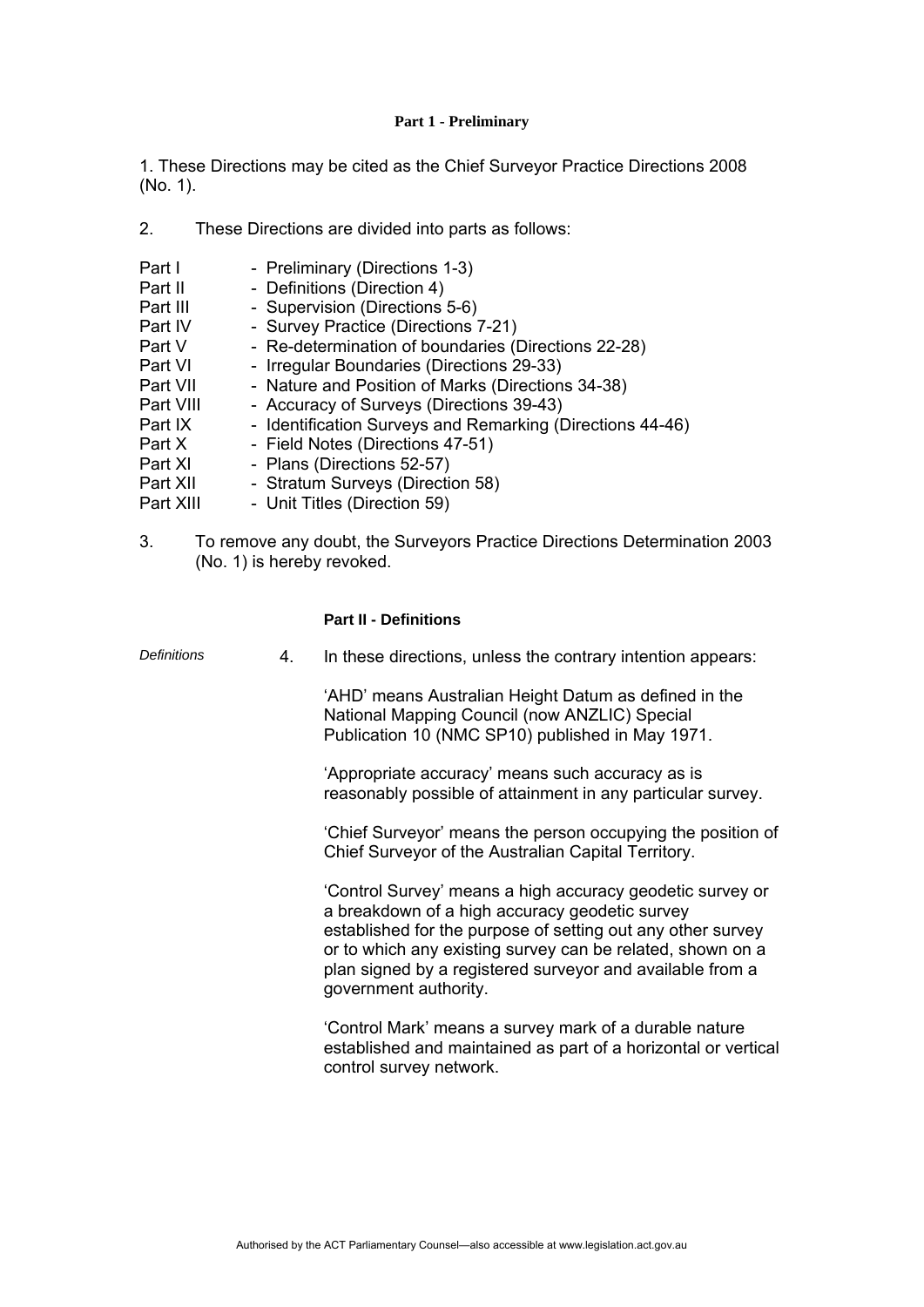'Co-ordinated Reference Mark' or 'CRM' means a reference mark, registered by a government authority, which has been or will be connected to a control survey such that coordinates derived from that control survey have been or will be attributed to the mark.

'GPS' means Global Positioning System.

 'Monument' means a natural or artificial object or point thereon which is used for the purpose of locating or relocating a boundary or point thereon.

 'Plan' means any drawing or record, signed by a registered surveyor, of either a partial or complete survey of land.

 'Reference Mark' means a survey mark of a durable nature placed or situated near and connected by measurement to a corner, angle or tangent point of any survey.

 'Rural Survey' means a survey, as defined by the Act, other than an urban survey, of land within the Territory.

 'SP1' means the publication titled *Standards and Practices for Control Surveys (SP1)* as amended from time to time, published by the Inter-Governmental Committee on Surveying and Mapping.

 'Stratum' means any parcel of land consisting of a space of any shape below, on or above the surface of the land or partly below and partly above the surface of the land, all dimensions of which are limited.

 "Survey / Land Survey" has the meaning assigned to the term 'survey' in the Act.

 'Survey Mark' means any mark placed in accordance with these Directions or shown on a plan of a survey.

'The Act' means the Surveyors Act 2007.

 'Urban Survey' means a survey, as defined by the Act, of land within the Territory for urban development.

## **Part III - Supervision**

*Requirements for Supervision* 5. No requirements of these Directions shall be construed as to allow any survey to be made by other than a registered surveyor or without the supervision of a registered surveyor.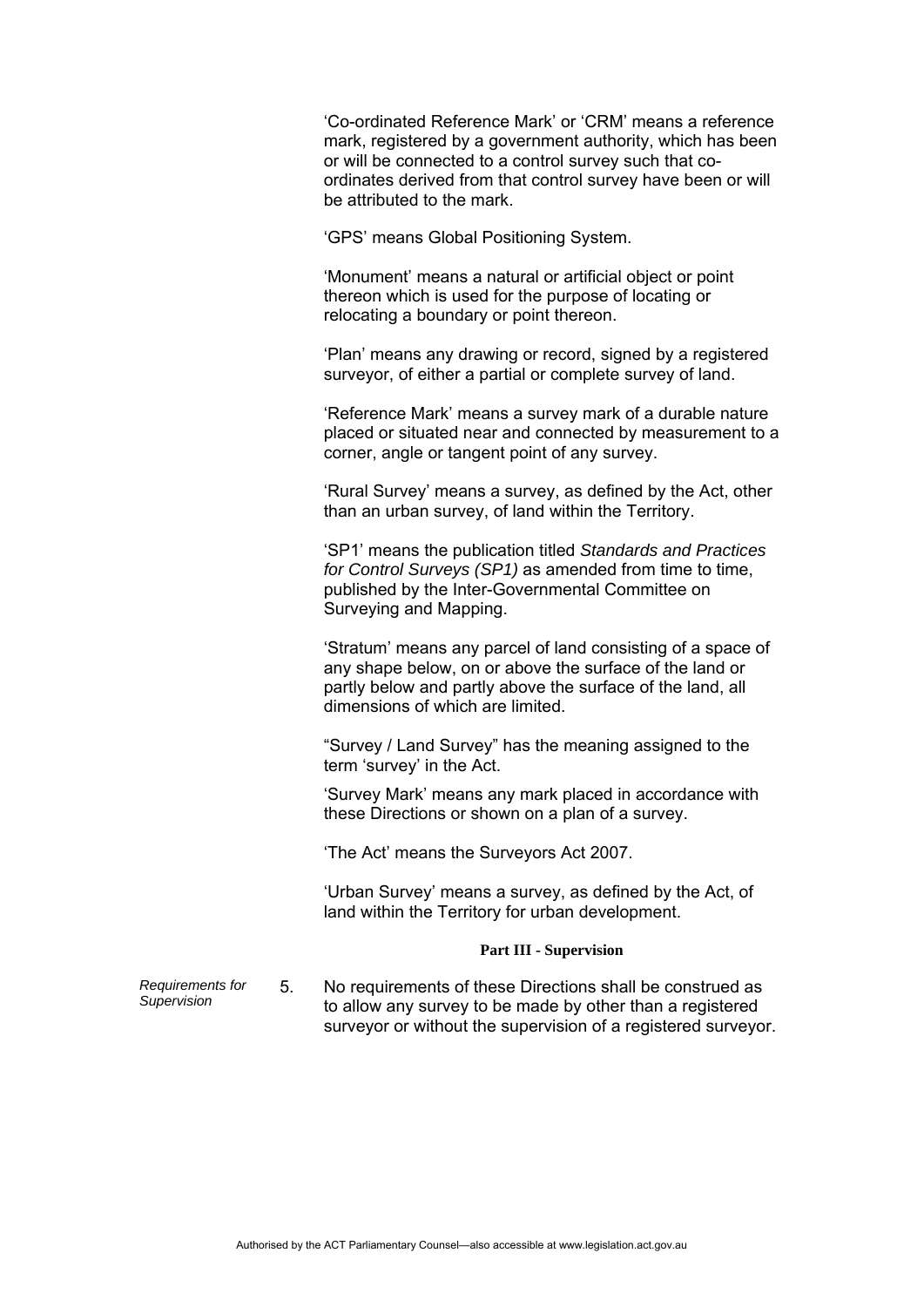| Nature of<br>Supervision                                 | 6.  | The nature and extent of supervision to be exercised by a<br>surveyor over a survey made under the supervision of the<br>surveyor shall be as follows:                                                                                           |
|----------------------------------------------------------|-----|--------------------------------------------------------------------------------------------------------------------------------------------------------------------------------------------------------------------------------------------------|
|                                                          |     | The Surveyor shall attend personally on the ground during<br>the making of the survey, and exercise such immediate<br>oversight and direction of the work, as will ensure that the<br>survey is carried out in accordance with these Directions. |
|                                                          |     | <b>Part IV - Survey Practice</b>                                                                                                                                                                                                                 |
| Power of Entry                                           | 7.  | A written notice of intention to enter upon land given under<br>Section 45 of the Act shall be in or to the effect of Form 3 in<br>the Schedule to these Directions.                                                                             |
| <b>General Provisions</b><br>for Undertaking a<br>Survey | 8.  | When undertaking a survey in accordance with these<br>Directions the surveyor shall:                                                                                                                                                             |
|                                                          |     | during the course of the survey locate or relocate<br>(a) (i)<br>with appropriate accuracy the boundaries of the<br>land surveyed;                                                                                                               |
|                                                          |     | place or if required replace such survey marks as<br>(ii)<br>are required by that survey considering the purpose<br>of the survey;                                                                                                               |
|                                                          |     | (iii) determine with appropriate accuracy the position of<br>all monuments relevant to the survey; and                                                                                                                                           |
|                                                          |     | (iv) in the absence of adjacent surface reference marks,<br>determine with appropriate accuracy connections to<br>kerbs as laid provided the kerb offset is less than<br>15m;                                                                    |
|                                                          |     | (b) make complete field notes of the survey in accordance<br>with Part X of these Directions; and                                                                                                                                                |
|                                                          |     | (c) if so required prepare a plan of the land surveyed and if<br>necessary a report on the survey.                                                                                                                                               |
| <b>Survey Search</b><br>Information                      | 9.  | A surveyor shall procure all information necessary to locate<br>or relocate the boundaries of any land surveyed.                                                                                                                                 |
| Standardisation<br>and Calibration of<br>Equipment       | 10. | (1) In making a survey, the surveyor shall ensure that all<br>equipment used in the survey is in accurate adjustment,<br>standardised and properly calibrated.                                                                                   |
|                                                          |     | (2) Steel and invar bands and electronic distance measuring<br>equipment must be verified at least once every 12<br>months and immediately after repairs on a certified<br>baseline established by or acceptable to the Chief<br>Surveyor.       |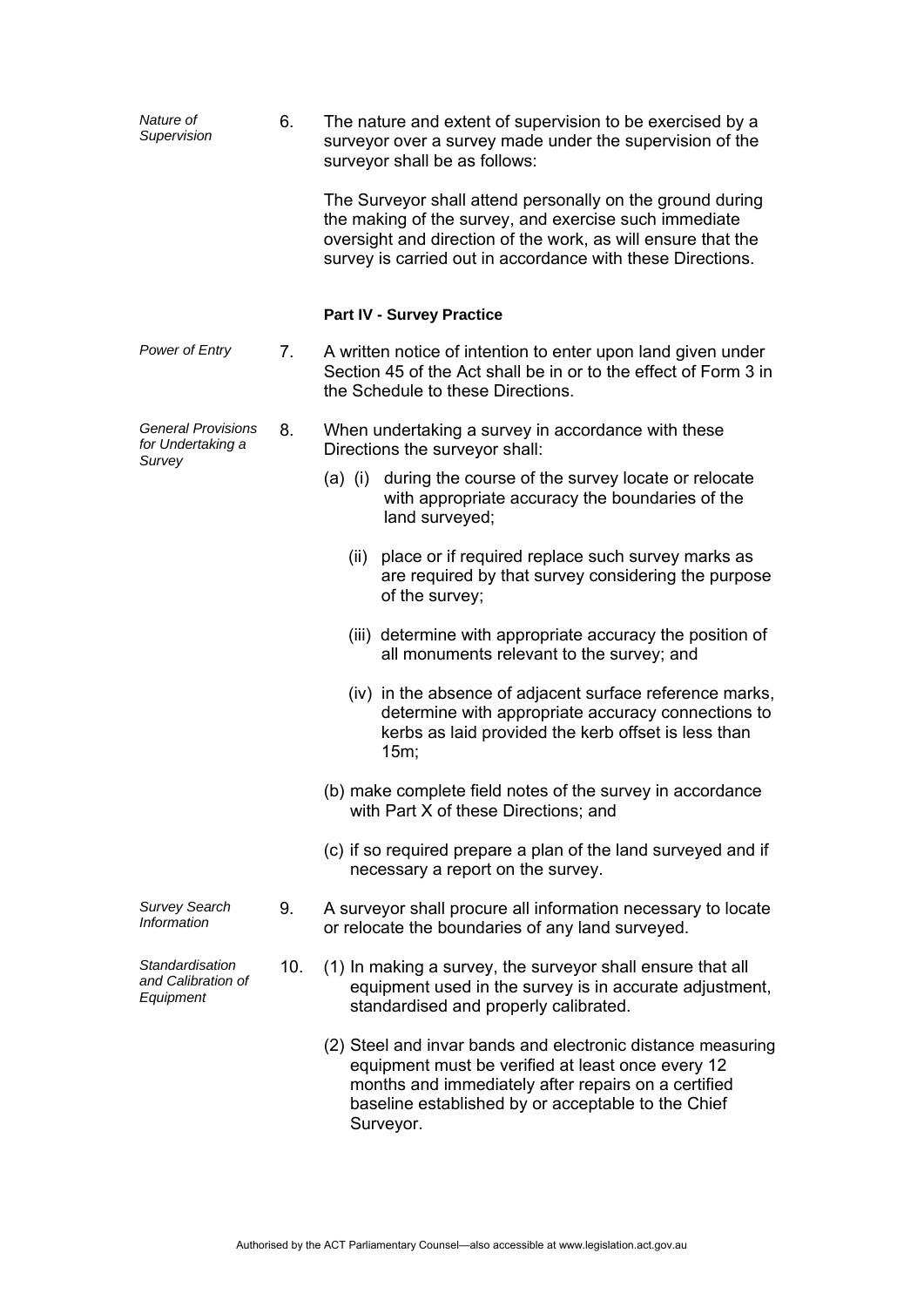|                                |     | (3) GPS equipment should verified at least once every<br>12 months and immediately after repairs on a geodetic<br>network approved by the Chief Surveyor.                                                      |
|--------------------------------|-----|----------------------------------------------------------------------------------------------------------------------------------------------------------------------------------------------------------------|
|                                |     | Details and results of a standardisation and<br>(4)<br>calibration of equipment used for making a survey are to be<br>supplied to the Chief Surveyor on request.                                               |
| Azimuth                        | 11. | (1) Before adopting a line as the datum for the azimuth of a<br>survey, a surveyor shall determine and confirm the<br>position of the marks defining such line.                                                |
|                                |     | (2) Whenever possible the defining marks shall be<br>contained within a single registered survey.                                                                                                              |
|                                |     | (3) The bearing of the azimuth line shall:                                                                                                                                                                     |
|                                |     | (a) be taken from the datum survey either directly or by<br>calculations from stated dimensions; or                                                                                                            |
|                                |     | (b) be calculated from datum co-ordinate values if the<br>defining marks are CRMs or control marks; or                                                                                                         |
|                                |     | (c) be obtained from astronomical observations; or                                                                                                                                                             |
|                                |     | (d) be obtained from GPS observations.                                                                                                                                                                         |
| Connection to<br>Control Marks | 12. | (1) If the land being surveyed is not connected by survey to<br>a control survey, a surveyor shall connect the survey to<br>the nearest control mark if within a reasonable distance<br>of the survey.         |
|                                |     | (2) Measurements between all control marks found or<br>placed, and connections to the survey, must be proved<br>by closed traverse.                                                                            |
|                                |     | (3) If GPS equipment is used in the making of a survey a<br>surveyor shall connect to at least three control marks the<br>co-ordinates of which are known in the appropriate<br>geocentric datum.              |
| Use of Direct<br>Measurements  | 13. | A surveyor shall measure all boundaries and lines by the<br>most direct method that is reasonable and practicable.                                                                                             |
| <b>Partial Surveys</b>         | 14. | If surveying part of the land in a document of title, the<br>surveyor shall connect such part by actual measurement to<br>monuments or points having a known relation to a corner of<br>the land in the title. |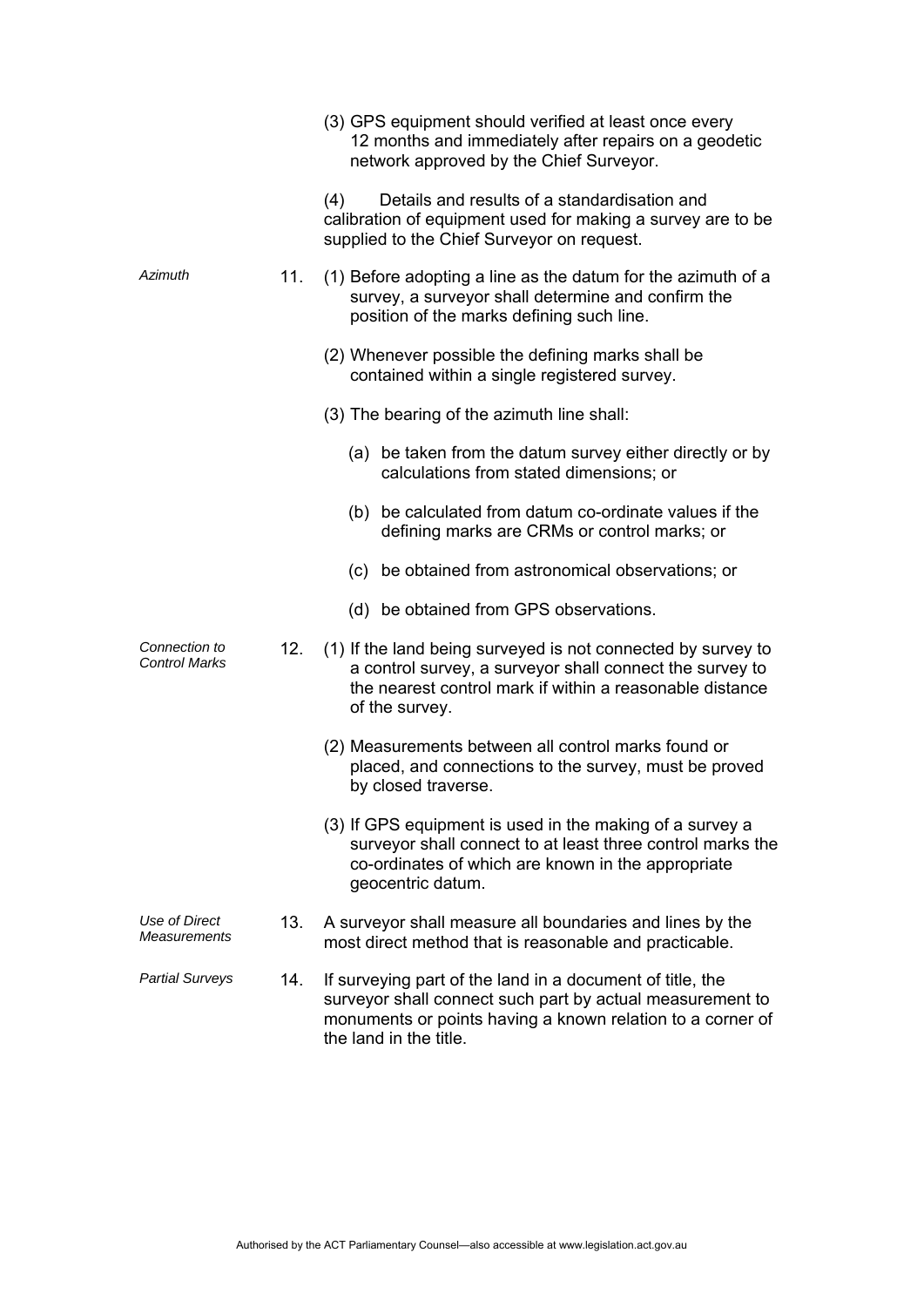| Location of<br>Easements or<br>Proposed<br>Easements | 15. | (1) Where the land being surveyed is subject to or it is<br>proposed that it be subject to any form of easement the<br>surveyor shall connect such easement or proposed<br>easement by measurement to essential relevant<br>monuments and where practical to corners of the parcel<br>in which the easement is or is to be located.<br>(2) The surveyor shall show on the plan the essential<br>dimensions of the site and shall note it thereon as<br>'easement' or 'proposed easement' as appropriate,<br>provided that the essential dimension to be shown on<br>the plan need not be determined by measurement of the<br>boundaries of the easement or proposed easement<br>unless the circumstances so require. |
|------------------------------------------------------|-----|----------------------------------------------------------------------------------------------------------------------------------------------------------------------------------------------------------------------------------------------------------------------------------------------------------------------------------------------------------------------------------------------------------------------------------------------------------------------------------------------------------------------------------------------------------------------------------------------------------------------------------------------------------------------------------------------------------------------|
| Marking Urban<br>Surveys                             | 16. | (1) Where a surveyor makes an urban survey the surveyor<br>shall whenever possible firmly mark each corner thereof<br>(including corners of each parcel of land in a subdivision)<br>with a peg or mark of a nature as prescribed in Direction<br>34.                                                                                                                                                                                                                                                                                                                                                                                                                                                                |
|                                                      |     | (2) Where it is not possible or practical to mark a corner the<br>surveyor shall:                                                                                                                                                                                                                                                                                                                                                                                                                                                                                                                                                                                                                                    |
|                                                      |     | (a) place a reference mark adjacent to the corner, and                                                                                                                                                                                                                                                                                                                                                                                                                                                                                                                                                                                                                                                               |
|                                                      |     | (b) note on the plan that the corner was not marked.                                                                                                                                                                                                                                                                                                                                                                                                                                                                                                                                                                                                                                                                 |
|                                                      |     | (3) Where a surveyor makes an urban survey the surveyor<br>shall mark distinctly and durably all lines which form or<br>are to form the boundaries between parcels on unfenced<br>boundaries with pegs or marks as prescribed in<br>Direction 34 placed at intervals of not more than 200m,<br>and the position shown on the plan.                                                                                                                                                                                                                                                                                                                                                                                   |
|                                                      |     | (4) Making of urban surveys shall not be completed until<br>land servicing has reached a stage where all CRMs.<br>reference marks and corner marking will be durable and<br>stable.                                                                                                                                                                                                                                                                                                                                                                                                                                                                                                                                  |
| Connections to<br><b>CRMs</b> where<br>available     | 17. | Where a surveyor makes an urban survey and the land<br>surveyed abuts or comprises a road or street or other public<br>place:                                                                                                                                                                                                                                                                                                                                                                                                                                                                                                                                                                                        |
|                                                      |     | (a) in which CRM(s) have been placed adjacent to the<br>survey but not connected to any other survey the<br>surveyor shall:<br>(i) connect the subject land to such CRM(s) by a<br>closed traverse which includes the CRM(s) and a<br>control mark; and                                                                                                                                                                                                                                                                                                                                                                                                                                                              |
|                                                      |     | (ii) record the derived co-ordinate values of the<br>CRM(s) on the plan of survey.                                                                                                                                                                                                                                                                                                                                                                                                                                                                                                                                                                                                                                   |
|                                                      |     |                                                                                                                                                                                                                                                                                                                                                                                                                                                                                                                                                                                                                                                                                                                      |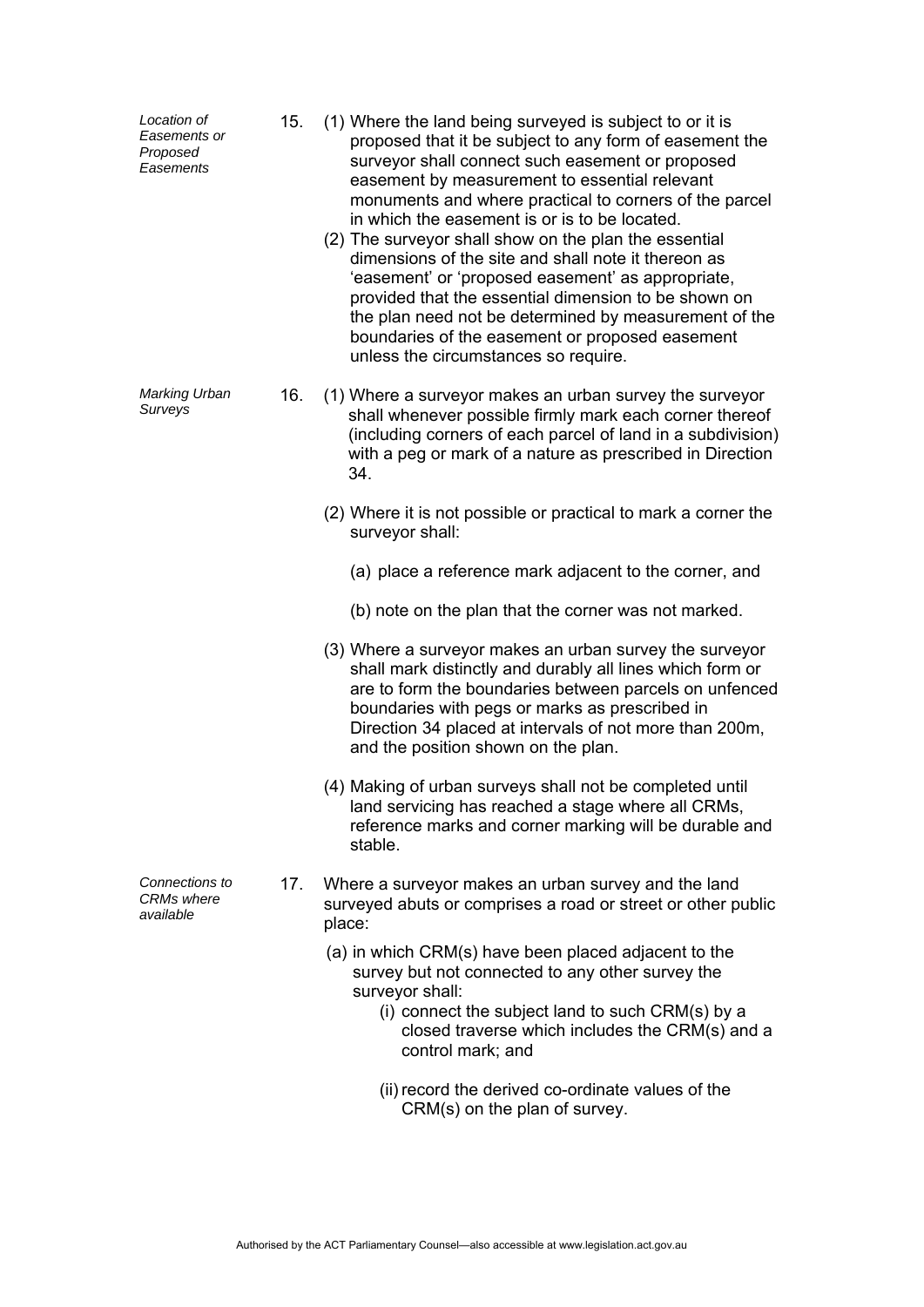|                                                             |     | (b) in which CRM(s) have been placed adjacent to the<br>survey and are shown on another registered plan the<br>surveyor shall connect to those marks by closed<br>traverse and show connections on the plan.                                  |
|-------------------------------------------------------------|-----|-----------------------------------------------------------------------------------------------------------------------------------------------------------------------------------------------------------------------------------------------|
| Placement of<br><b>Reference Marks</b><br>for Urban Surveys | 18. | (1) Where a surveyor makes an urban survey for any<br>purpose and the land surveyed:                                                                                                                                                          |
|                                                             |     | (a) abuts a road or street in which, within the limits of<br>the frontage of the land surveyed:                                                                                                                                               |
|                                                             |     | reference marks have not been placed or have<br>(i)<br>been disturbed, the surveyor shall place a<br>reference mark near each extremity of the<br>boundary of the land where it abuts the road or<br>street, including at road intersections; |
|                                                             |     | reference marks or CRMs have not been placed<br>(ii)<br>or have been disturbed, the surveyor shall place<br>reference marks at intervals of not more than<br>200m throughout the length of the frontage of<br>the land surveyed;              |
|                                                             |     | (b) does not abut a road or street, the surveyor shall<br>place 2 reference marks suitable for azimuth.                                                                                                                                       |
|                                                             |     | $(2)$ The requirement of subclause $(1)(a)$ is subject to the<br>condition that a reference mark need not be placed<br>within 25m of another reference mark or CRM.                                                                           |
| <b>Marking Rural</b><br>Surveys                             | 19. | Where a surveyor makes a rural survey the surveyor shall<br>mark distinctly and durably all lines which form or are to<br>form the boundaries between parcels:                                                                                |
|                                                             |     | (a) with a peg or mark as prescribed in Direction 34 together<br>with lockspits cut in the direction of each unfenced<br>boundary from each corner and angle; and                                                                             |
|                                                             |     | (b) on unfenced boundaries with pegs or marks and<br>lockspits as prescribed in Direction 34 placed at intervals<br>of not more than 200m and the position shown on the<br>plan.                                                              |
| <b>Reference Marks</b><br>for Rural Surveys                 | 20. | Reference marks shall be placed on rural surveys in<br>accordance with the following:                                                                                                                                                         |
|                                                             |     | (a) where the land surveyed is not being subdivided - at<br>least two reference marks suitable for redefinition of the<br>survey;                                                                                                             |
|                                                             |     | (b) where the land surveyed is being sub-divided - at least 2<br>reference marks in respect of each parcel;                                                                                                                                   |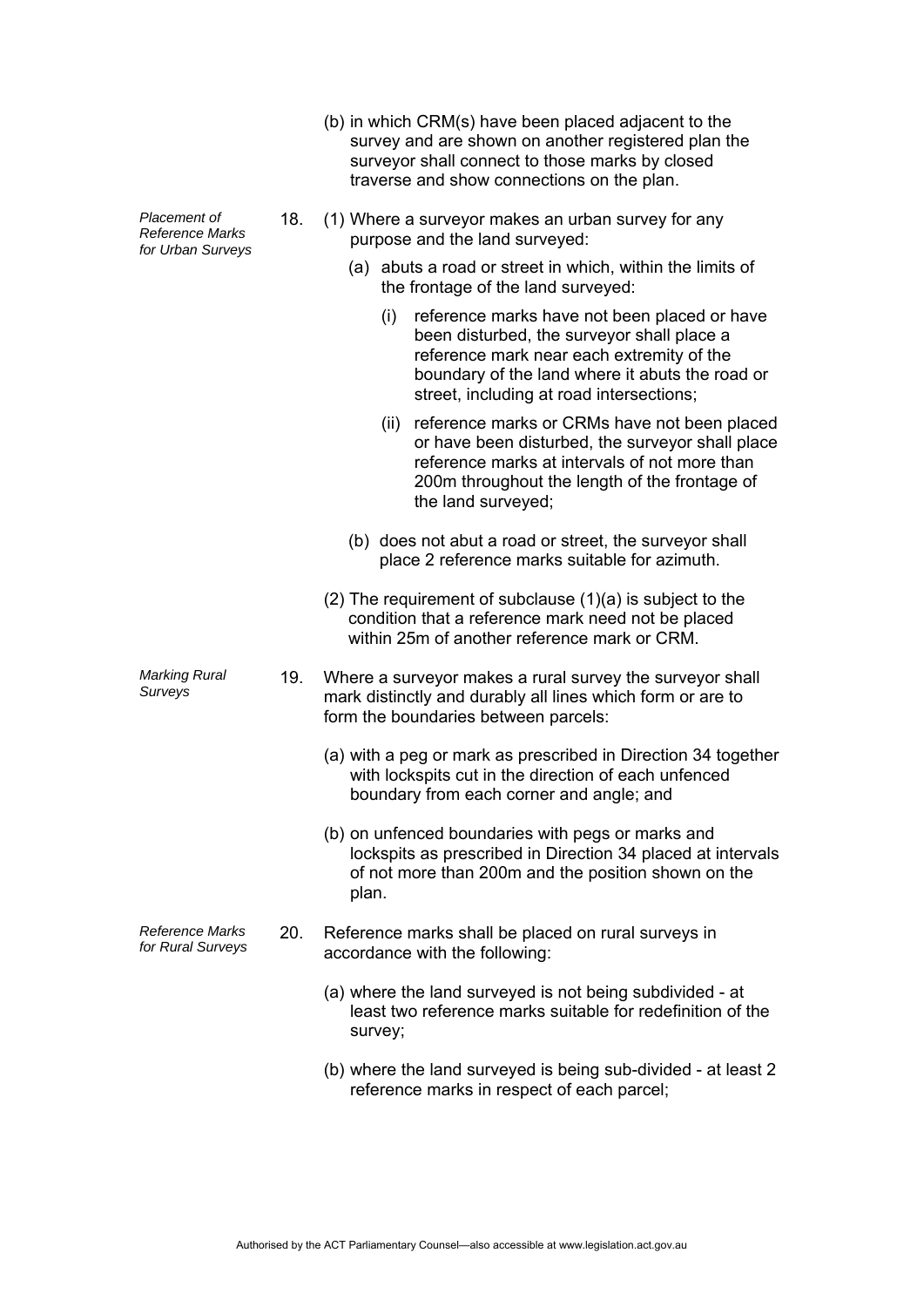- (c) where a boundary other than a road frontage exceeds 2000m - additional reference marks at intervals of not more than 1500m; and
- (d) where a boundary required to be marked in accordance with the Directions is a road frontage - pairs of reference marks suitable for azimuth at intervals of not more than 1000m along such boundary, and one reference mark at each extremity of that boundary.
- *Surveys of Rural or Reserved Roads* 21. When making a survey of a rural or reserved road a surveyor shall:
	- (a) measure and mark definitely and durably all lines which form the boundary of one side of the road with pegs or marks and lockspits of the nature prescribed in Direction 34;
	- (b) place pegs or marks at each angle along the surveyed boundary and where the distance between angles is in excess of 200m at intervals of not more than 200m except where angle marks are intervisible the distance should not exceed 300m;
	- (c) mark with the prescribed pegs or marks each angle of the unsurveyed boundary; and
	- (d) place pairs of reference marks suitable for azimuth at intervals of not more than 1000m along the surveyed boundary and one reference mark at each extremity thereof.

### **Part V - Re-determination of Boundaries**

- *Adoption of Original Survey Marks* 22. Where a surveyor makes a resurvey of land in a Crown Grant or Crown Lease or part thereof the boundaries as originally marked on the ground shall be adopted as the true boundaries, even though the bearings and lengths appearing in a relevant plan or document do not agree with those between the corresponding monuments.
- *Variation from Original Dimensions to be Shown*  23. Where a corner peg and reference mark or control mark are found a surveyor shall determine the bearing and distance between them, and if a difference from the original reference is disclosed the surveyor shall decide from other evidence which of the monuments to adopt, and shall note details of such evidence and difference on the plan.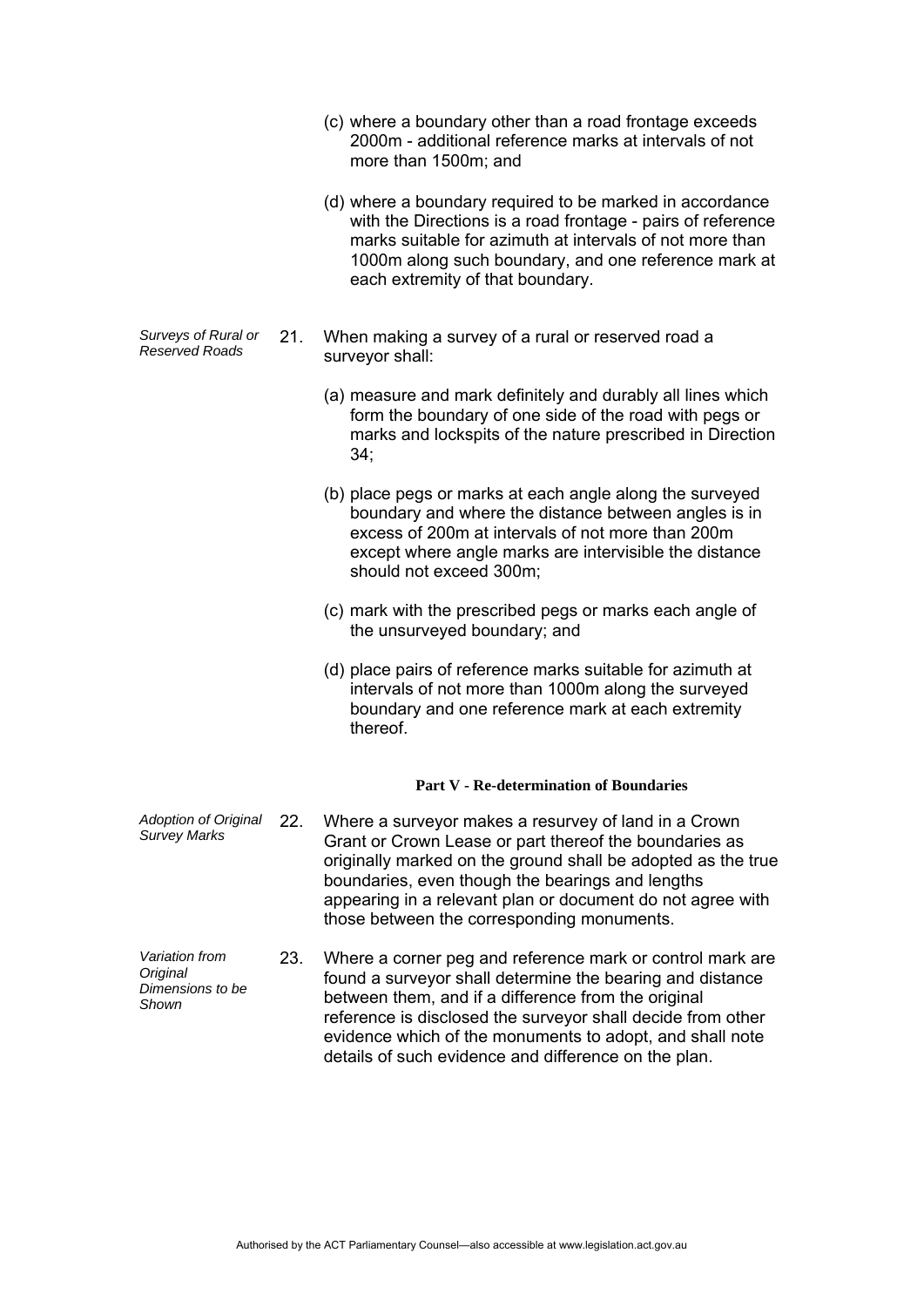| Practice to be<br>Adopted where<br>Original Marks are<br>Missing or<br>disturbed | 24. | Where monuments of an original survey are missing or<br>disturbed the surveyor shall determine the boundaries and<br>corners of the subject land by measurement in correct<br>relation to boundaries of adjacent parcels of land and<br>parcels of land on opposite sides of roads, and to fences,<br>and to such other evidence of correct location as may be<br>found after full investigation and inquiry.              |
|----------------------------------------------------------------------------------|-----|----------------------------------------------------------------------------------------------------------------------------------------------------------------------------------------------------------------------------------------------------------------------------------------------------------------------------------------------------------------------------------------------------------------------------|
| Disclosure of<br><b>Excess or Shortage</b>                                       | 25. | (1) Where a measurement discloses a boundary of land<br>surveyed to be longer or shorter than is indicated in the<br>document of title to such land a surveyor shall verify the<br>length of such boundary and record appropriate entries<br>in field notes, and show in such notes and on any plan of<br>the survey the monuments adopted.                                                                                |
|                                                                                  |     | (2) In the absence of monuments defining the land surveyed<br>a surveyor shall indicate whether there is sufficient land<br>available to permit the adoption of such measurement<br>without causing any encroachment upon or hiatus with<br>any road, street or lane or upon any adjoining or<br>adjacent parcel of land.                                                                                                  |
| Reference to Old<br>Marks to be Shown<br>on Field Notes and<br>Plans             | 26. | (1) A surveyor shall indicate in field notes and in any plan of<br>survey the nature and position, or non-existence of all<br>monuments relevant to the survey.                                                                                                                                                                                                                                                            |
|                                                                                  |     | (2) A monument shall not be recorded as missing, lost or<br>destroyed unless a thorough search for it has been<br>made, and when it is so recorded measurements to its<br>probable location shall be entered in the field notes.                                                                                                                                                                                           |
|                                                                                  |     | (3) Where a surveyor ascertains during the making of any<br>survey that control marks or co-ordinated reference<br>marks are missing, disturbed or likely to be disturbed the<br>surveyor shall report the fact to the Chief Surveyor.                                                                                                                                                                                     |
| Variation in the<br>Position of Non-<br><b>Tidal Streams</b>                     | 27. | (1) Where since the date of any survey there has been a<br>change in the position of any non-tidal stream forming a<br>boundary of land to be surveyed caused otherwise than<br>by gradual and imperceptible accretion or erosion, then<br>in any subsequent survey, the position of such bank as it<br>was immediately before such change shall be relocated<br>after examination of all relevant accessible information. |
|                                                                                  |     | (2) The middle line of a stream need not be determined by<br>offsets nor marked unless the purpose for which the<br>survey is made so requires.                                                                                                                                                                                                                                                                            |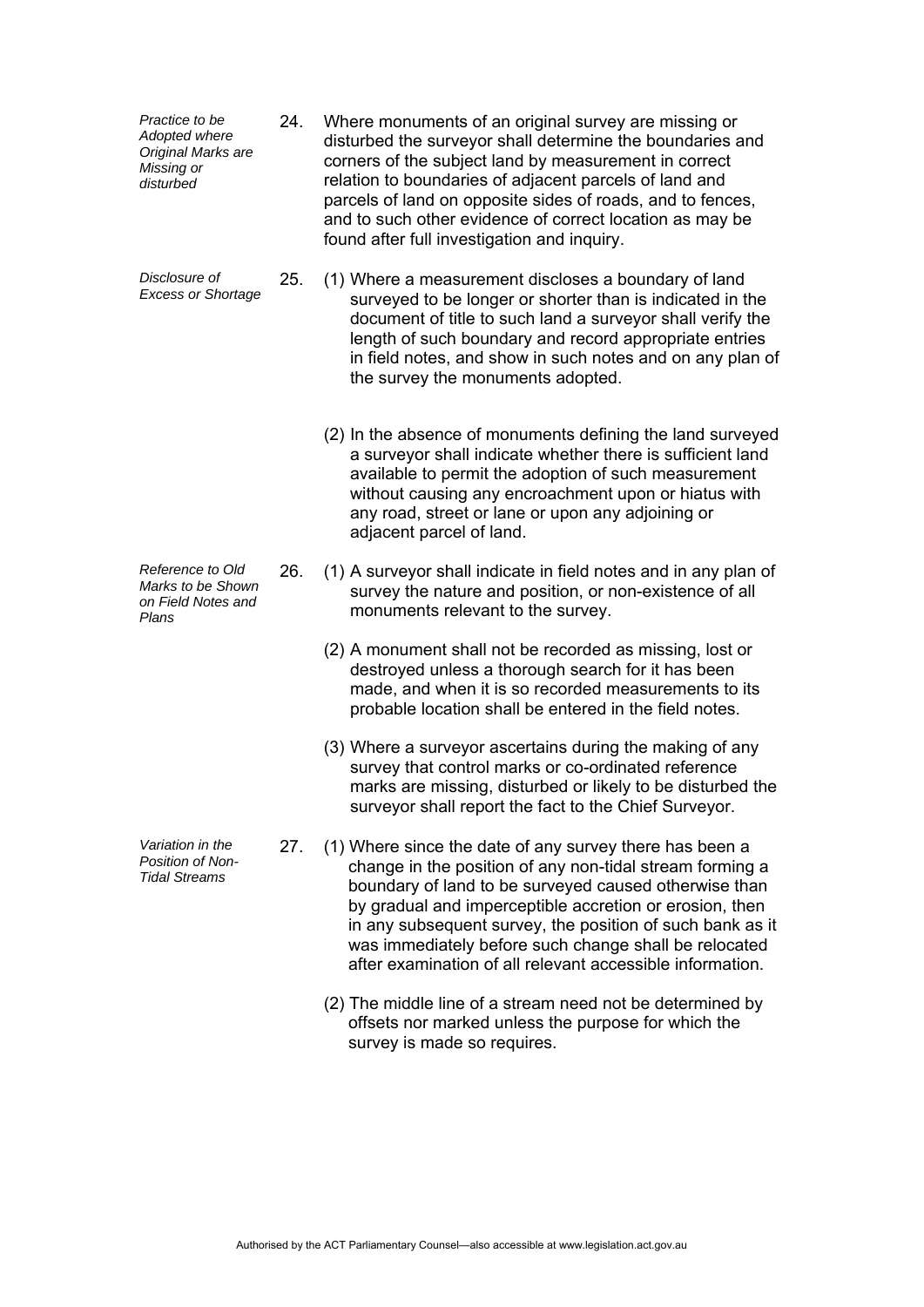| Variation in the<br>Position of High<br><b>Water Mark</b> | 28. | Where since the date of any survey there has been a<br>change in the position of high-water mark forming a<br>boundary of land to be surveyed caused otherwise than by<br>gradual and imperceptible accretion or erosion, then in any<br>subsequent survey the position of mean high-water mark as<br>it was immediately before such change shall be relocated<br>after examination of all relevant accessible information. |
|-----------------------------------------------------------|-----|-----------------------------------------------------------------------------------------------------------------------------------------------------------------------------------------------------------------------------------------------------------------------------------------------------------------------------------------------------------------------------------------------------------------------------|
|                                                           |     | <b>Part VI - Irregular Boundaries</b>                                                                                                                                                                                                                                                                                                                                                                                       |
| Location of<br><b>Irregular Natural</b><br>Boundary       | 29. | Where the land surveyed has an irregular natural feature as<br>a boundary, a surveyor shall take such measurements as<br>may be necessary to accurately determine each change of<br>course or direction of the boundary.                                                                                                                                                                                                    |
| Use of<br>Photogrammetric<br><b>Methods</b>               | 30. | Notwithstanding the provisions of Direction 13, the Chief<br>Surveyor may authorise the determination of natural<br>boundaries by photogrammetric methods, or by a remote-<br>sensing method approved by the Chief Surveyor.                                                                                                                                                                                                |
| Location of other<br>Irregular<br><b>Boundaries</b>       | 31. | (1) Where an irregular fence must be used to define a<br>boundary a surveyor shall carefully traverse it and place<br>the angle points of the boundary in such a way that the<br>boundary shall follow the material of the fence at the<br>surface of the ground.                                                                                                                                                           |
|                                                           |     | (2) Angle points shall be substantially marked by the<br>surveyor, and the nature thereof shown on the plan.                                                                                                                                                                                                                                                                                                                |
| Definition of High<br><b>Water-Mark</b>                   | 32. | (1) High-water mark in a document relating to land shall,<br>unless a contrary intention appears, be taken to mean<br>the line of mean high-tide, between the ordinary high-<br>water spring and ordinary high-water neap tides.                                                                                                                                                                                            |
|                                                           |     | (2) The boundary of land abutting on tidal water shall,<br>unless a contrary intention appears, be taken to be the<br>mean high-water mark.                                                                                                                                                                                                                                                                                 |
|                                                           |     | (3) Where it is not reasonably practicable for a surveyor to<br>determine an inaccessible or irregular high-water mark,<br>the surveyor may determine it approximately by<br>reference to regular or approximately regular curves, or<br>to right lines or to any combination thereof, and, in these<br>circumstances, it shall not be essential to place marks<br>on the mean high-water mark.                             |
| Area to be<br>Determined by<br>Survey                     | 33. | The area of land abutting on a non-tidal stream or on tidal<br>water shall be ascertained by the surveyor, and shall<br>include all lands to the bank or the high-water mark as the<br>case may be.                                                                                                                                                                                                                         |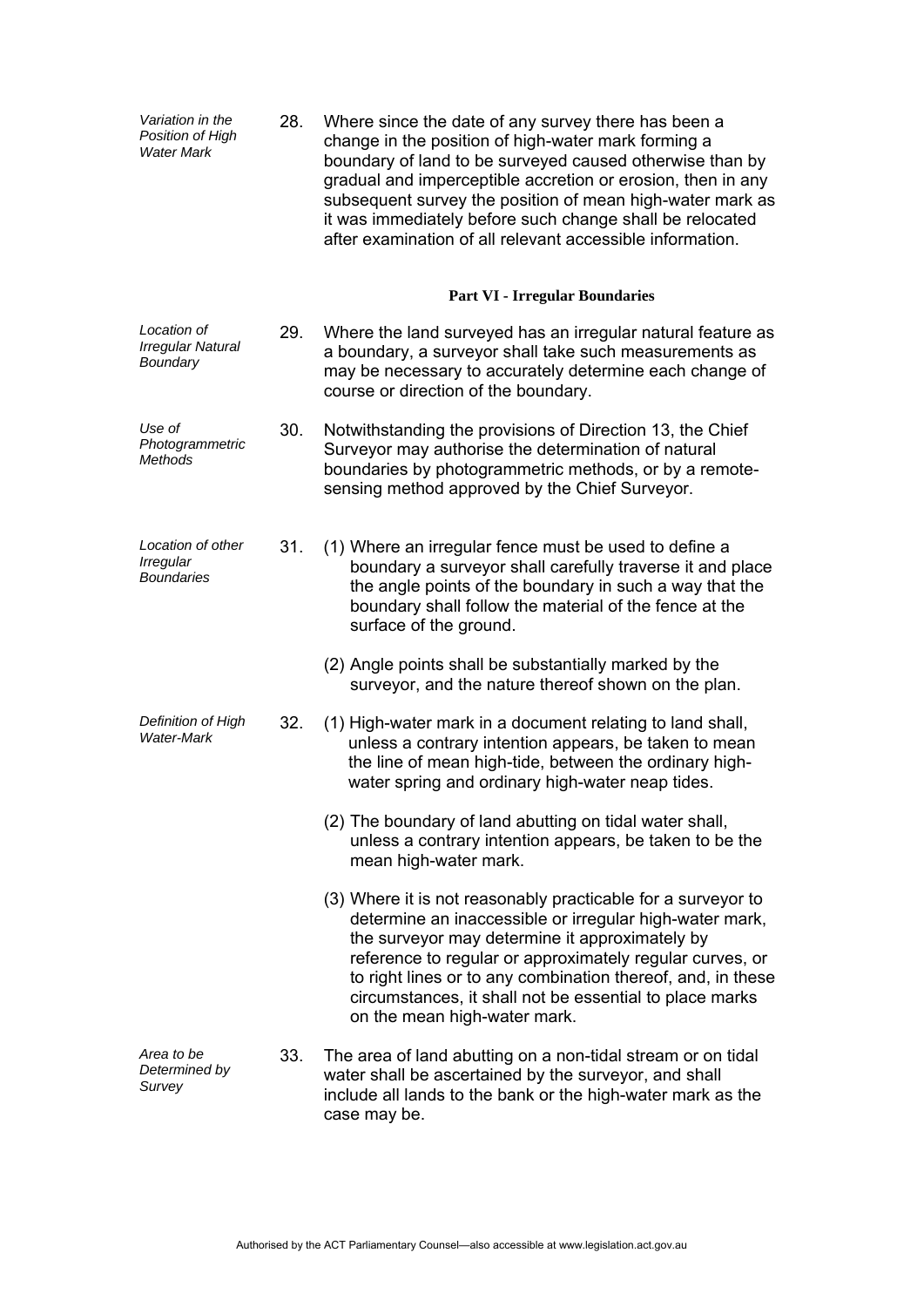#### **Part VII - Nature and Position of Marks**

*Description of* 

- *Description of* 34. (1) Where any line or corner of any portion of a survey is Marks required to be marked in accordance with these Directions, the points shall be firmly marked with a peg; drill hole in rock, concrete, or other similar material; a chisel mark or nail in fixed timber; or otherwise suitably marked.
	- (2) For rural surveys, or surveys of blocks of 5000  $m^2$  or more, all pegs shall be of sound durable wood at least 350mm long and not less than 75mm by 75mm section at the top end.
	- (3) For urban surveys of blocks less than 5000  $m^2$  pegs shall be of sound durable wood at least 250mm long and not less than 75mm by 40mm section at the top end.
		- (4) Angles and tangent points along road or street frontages in other than urban surveys shall be marked with pegs of sound durable wood at least 350mm long and not less than 75mm x 75mm in section at the top end.
		- (5) All pegs shall be pointed for approximately two-thirds of their length and shall be bevelled at the top.
		- (6) The centre of the top of all pegs shall represent the survey point, provided that where conditions prevent the correct centring of pegs a tack shall be placed eccentrically to represent the survey point.
		- (7) All pegs are to be placed upright point downwards so that the top is not more than 75mm above the ground level in the case of a rural survey and 40mm above the ground level in the case of an urban survey and the surrounding earth shall be securely rammed.
		- (8) Lockspits shall consist of trenches 1.5m long, 200mm wide at the surface and 150mm deep dug in the direction of the boundary lines and commencing 300mm from each corner or angle or may consist of packed stones of similar dimensions.
		- (9) Where any corner, angle or other point is marked other than with a peg, where practicable wings shall be cut in solid rock, concrete or fixed timber, 75mm long 20mm wide and 10mm deep commencing 50mm from the corner or where the surface renders it desirable lines may be painted at least 300mm long and 20mm wide.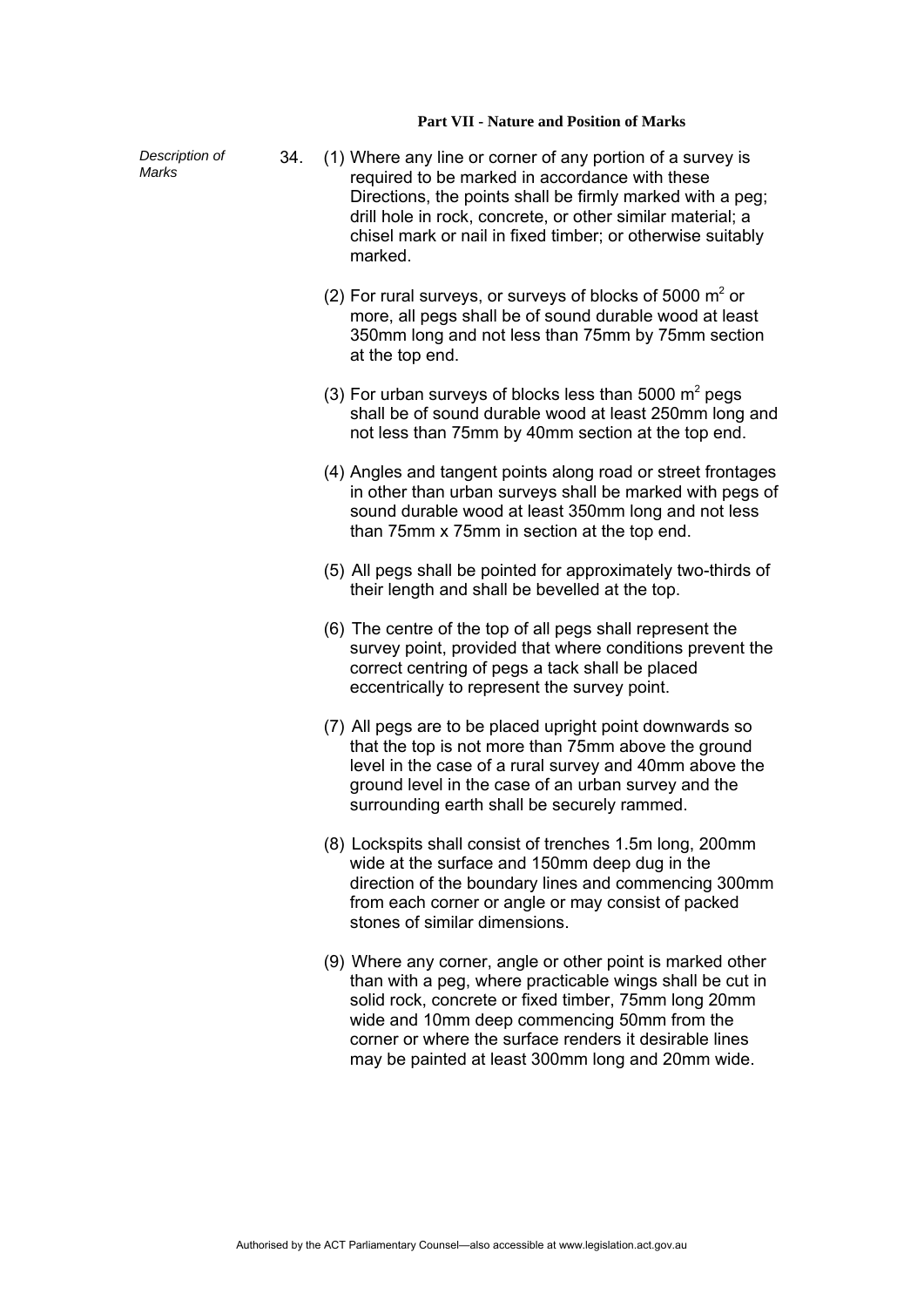*Description of* 

- *Reference Marks* 35. (1) Where a surveyor is required to place reference marks in accordance with these Directions - they shall consist of:
- (a) a reinforced concrete block in the form of a truncated pyramid at least 375mm long, 150mm square at the lower end and 100mm square at the upper end, with a galvanised nail or other suitable metal plug not less than 75mm long inserted therein; (b) a galvanised iron pipe at least 300mm long and 10mm internal diameter with a wall thickness of not less than 3mm; (c) a galvanised iron spike at least 100mm long driven into fixed timber with a wing 75mm long cut into the timber and directed to the galvanised iron spike; (d) a drill hole cut into a kerb or other substantial structure at least 5mm in diameter and 10mm deep with a wing 75mm long and directed thereto; (e) a drill hole at least 10mm in diameter and 25mm deep cut into bedrock with a wing 75mm long and directed thereto where such bedrock exists within 300mm of the natural surface of the ground; (f) an appropriate chisel mark cut into the sound wood of a suitable tree; or (g) a mark of a durable character or a specific point on a permanent or substantial structure. (2) Where a surveyor has placed or has found a reference mark referred to in either sub-clause (1)(a) or (1)(b) of this Direction or a control mark more than 400mm below the natural surface of the ground, the depth shall be indicated on the plan. *Description of CRMs*  36. A CRM shall be either: (a) a non-corrosive metal plaque set in a concrete kerb; (b) a deep driven stainless steel rod; or (c) such other mark as approved by the Chief Surveyor. *Placement of Reference Marks and CRMs*  37. (1) Where these Directions require a surveyor to place reference marks the surveyor shall place them adjacent to the corner, angle or line mark, in selected positions designed to preserve them from disturbance, and the reference mark shall not be more than 25m from the corner, angle or line mark to which it is connected.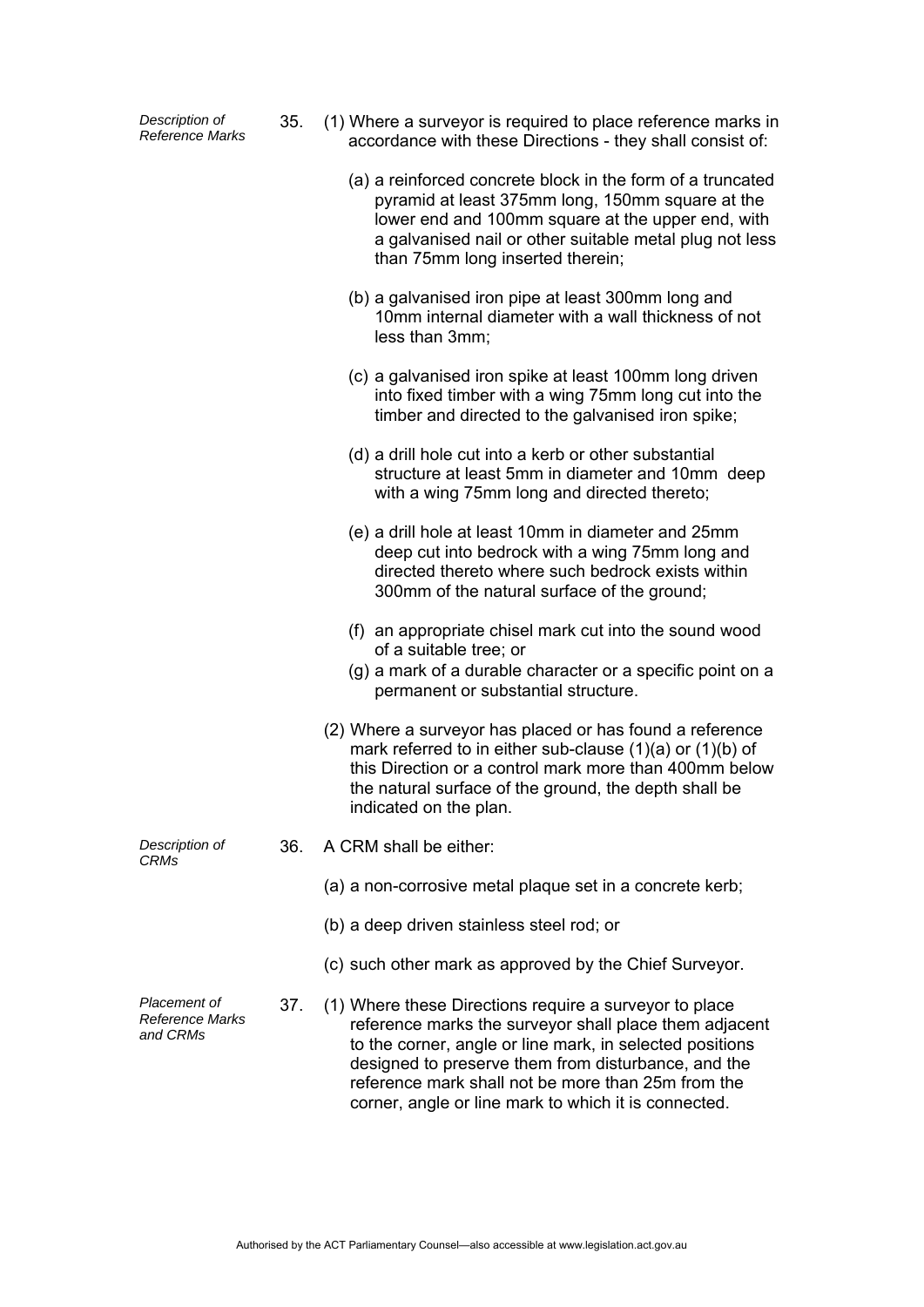|                            |     | (2) Where a reference mark is placed in a road it shall be<br>placed at a suitable distance from the existing road<br>boundary; such distance shall be determined at the<br>discretion of the surveyor having regard to the existence<br>of any water, lighting or other services for which<br>provision is or has to be made.                                                                                                |
|----------------------------|-----|-------------------------------------------------------------------------------------------------------------------------------------------------------------------------------------------------------------------------------------------------------------------------------------------------------------------------------------------------------------------------------------------------------------------------------|
|                            |     | (3) CRMs of a type described in Direction 36(b) or (c) are<br>required to be placed at a ratio of at least 1 such CRM<br>per one 100 parcels of land or part thereof.                                                                                                                                                                                                                                                         |
|                            |     | $(4)$ CRMs of the type described in Direction 36(a) shall be<br>installed along roads at intervals of not more than 150m<br>throughout the length of the land surveyed and should<br>have a clear line of sight to adjacent CRMs.                                                                                                                                                                                             |
|                            |     | (5) Where a CRM is installed in such a position that it has,<br>or the surveyor may have reason to consider that it may<br>have in future, clear line of sight only to one other CRM<br>then the surveyor shall place nearby a reference mark<br>and shall connect the CRM to it by closed traverse.                                                                                                                          |
|                            |     | (6) Where these Directions require a surveyor to place a<br>CRM of the type described in Direction 36, the surveyor<br>shall determine the AHD reduced level of the CRM to an<br>accuracy of Class LC or better as specified in SP1 and<br>promptly provide the results to the Chief Surveyor.                                                                                                                                |
| Connections to be<br>Shown | 38. | Where a surveyor is required to place a reference mark, the<br>requirement shall include the connection by direct measurement<br>from the mark to the survey made by the surveyor.                                                                                                                                                                                                                                            |
|                            |     | <b>Part VIII - Accuracy of Surveys</b>                                                                                                                                                                                                                                                                                                                                                                                        |
| <b>Angular Checks</b>      | 39. | A surveyor who makes a survey which exceeds a length of<br>10km on level or undulating country, 8km on steep country<br>or 6km on mountainous country shall check the surveyor's<br>angular work by astronomical observations, by GPS<br>observations or by a complete angular close and shall not,<br>for this purpose, interpolate any angular measurement<br>made by another surveyor.                                     |
| <b>Angular Closure</b>     | 40. | Wherever practical a complete angular close shall be<br>obtained. The observed angular misclose shall not exceed<br>20 seconds plus $10\sqrt{n}$ seconds where 'n' is the number of<br>traverse angular stations either for the whole surround or<br>between and including stations at which astronomical or<br>GPS observations for azimuth have been made; provided<br>always that any misclose shall not exceed 2 minutes. |
| Closure of<br>Surround     | 41. | (1) A surveyor shall check all measurements and where the<br>nature of the survey permits, the check shall be by the<br>mathematical closure of the lines in all surrounds in the<br>survey.                                                                                                                                                                                                                                  |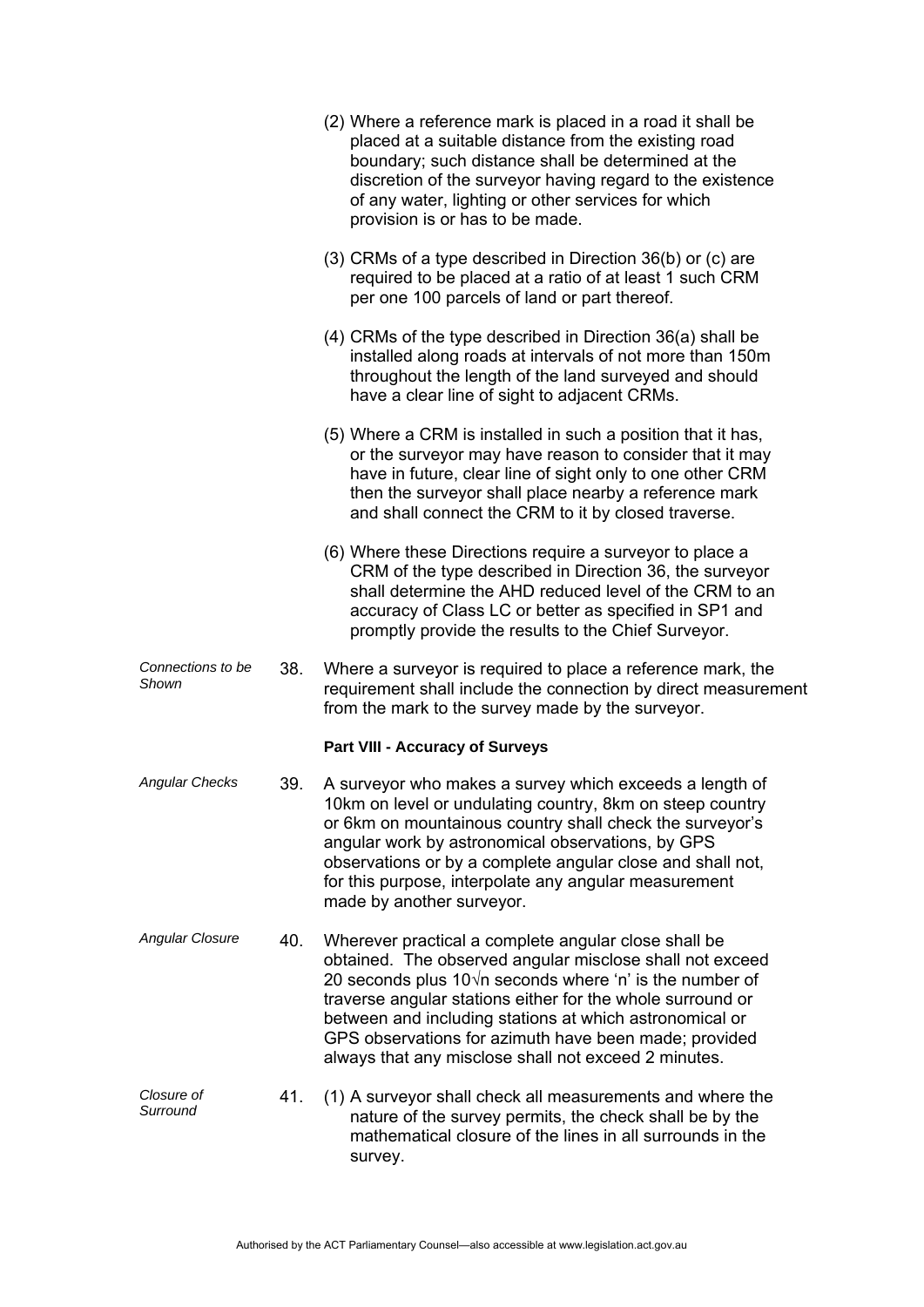|                              |     | (2) The closure of any survey must be such that the length<br>of the misclose vector must not exceed:<br>(a) 15mm + 100 ppm of the perimeter for boundaries<br>crossing level or undulating country; or<br>(b) 15mm + 150 ppm of the perimeter for boundaries<br>crossing steep or mountainous country. |
|------------------------------|-----|---------------------------------------------------------------------------------------------------------------------------------------------------------------------------------------------------------------------------------------------------------------------------------------------------------|
|                              |     | (3) The misclose vector may be determined as $\sqrt{(a^2+b^2)}$<br>where 'a' is the misclose in eastings and 'b' is the<br>misclose in northings.                                                                                                                                                       |
| Accuracy of<br>Measurement   | 42. | (1) When making a survey, a surveyor must measure all<br>lengths to an accuracy of 6mm + 30 ppm or better at a<br>confidence level of 95%.                                                                                                                                                              |
| Classification of<br>Country |     | (2) For the purposes of Directions 39 and 41, country shall<br>be deemed to be:                                                                                                                                                                                                                         |
|                              |     | (a) level, where slopes do not exceed 3 degrees;                                                                                                                                                                                                                                                        |
|                              |     | (b) undulating, where slopes vary between 3 and 10<br>degrees;                                                                                                                                                                                                                                          |
|                              |     | (c) steep, where slopes vary between 10 and 15<br>degrees; and                                                                                                                                                                                                                                          |
|                              |     | (d) mountainous, where slopes are greater than 15<br>degrees.                                                                                                                                                                                                                                           |
| Surveys using GPS            | 43  | (1) When making a survey of other than an irregular natural<br>boundary using GPS equipment, a surveyor must use<br>an approved GPS surveying technique that will achieve<br>an accuracy of Class B or better, as specified in SP1.                                                                     |
|                              |     | (2) When making a survey of an irregular natural boundary<br>using GPS equipment, a surveyor must use an<br>approved GPS surveying technique that will achieve an<br>accuracy of Class C or better, as specified in SP1.                                                                                |
|                              |     | (3) The procedures used when operating GPS must be in a<br>manner approved by the Chief Surveyor, and the details<br>and results of the least squares adjustment are to be<br>supplied to the Chief Surveyor on request.                                                                                |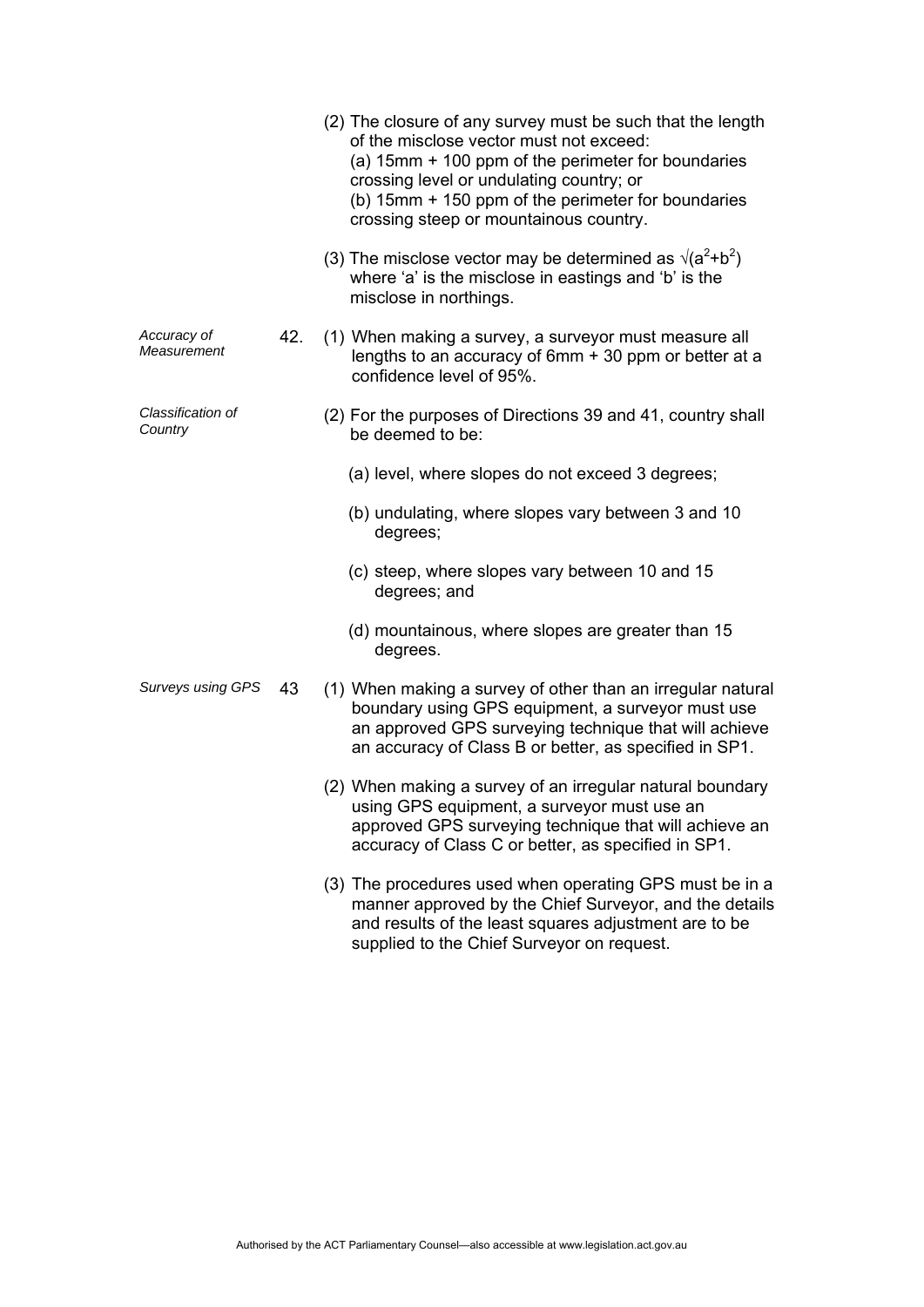| Identification<br>Surveys     | 44. | (1) A surveyor may make:                                                                                                                                                                                                                                                                                                                           |
|-------------------------------|-----|----------------------------------------------------------------------------------------------------------------------------------------------------------------------------------------------------------------------------------------------------------------------------------------------------------------------------------------------------|
|                               |     | (a) a survey (commonly known as an Identification<br>Survey) of a previously measured parcel of land for<br>the purpose of re-identification of the boundaries<br>thereof, or of its location in relation to adjoining<br>interests in such a manner as may be required by the<br>nature of such survey; and                                       |
|                               |     | (b) a survey requiring the remarking of a previously<br>surveyed parcel of land in such a manner and with<br>such marks in such position as may be specially<br>required by the client, but such survey shall not<br>include one required in connection with any<br>disposition of land or of any interest in land.                                |
|                               |     | (2) Where such a survey is made in accordance with this<br>Direction, the provision of Directions $6, 8(a)(i)$ , (ii), (iii), (iv),<br>(b), 42 and 46 to 51 both inclusive (but no other provision of<br>these Directions) shall apply in respect thereof.                                                                                         |
| Surveys of Lesser<br>Accuracy | 45. | (1) A surveyor may make a survey for a purpose not<br>requiring strict accuracy under arrangement made<br>between the surveyor and the surveyor's client and in<br>such a manner and with such marking as may be agreed<br>upon between them. A sketch made in accordance with<br>this Direction shall show monuments as approximately<br>located. |
|                               |     | (2) Where a survey is made in accordance with this<br>Direction the surveyor shall endorse on the sketch a<br>certificate in or to the effect of Form 2 in the Schedule to<br>these Directions.                                                                                                                                                    |
|                               |     | (3) Where a survey is made in accordance with this<br>Direction no other provision of these Directions shall<br>apply in respect thereof.                                                                                                                                                                                                          |
| Lodging of Plans              | 46. | Plans or sketches prepared in association with surveys<br>made under Directions 44 and 45 may be lodged with the<br>Chief Surveyor who shall keep a register of all such plans.                                                                                                                                                                    |
|                               |     | <b>Part X - Field Notes</b>                                                                                                                                                                                                                                                                                                                        |
| <b>Field Notes</b>            | 47. | (1) A surveyor shall make neat, precise, complete and<br>readily intelligible field notes of every survey in<br>accordance with the usage of surveyors.                                                                                                                                                                                            |
|                               |     | (2) The field notes shall show in a distinctive manner any<br>supplementary information such as references to official<br>documents and measurements not made by the<br>surveyor as considered necessary for clarity.                                                                                                                              |

# **Part IX - Identification Surveys and Remarking**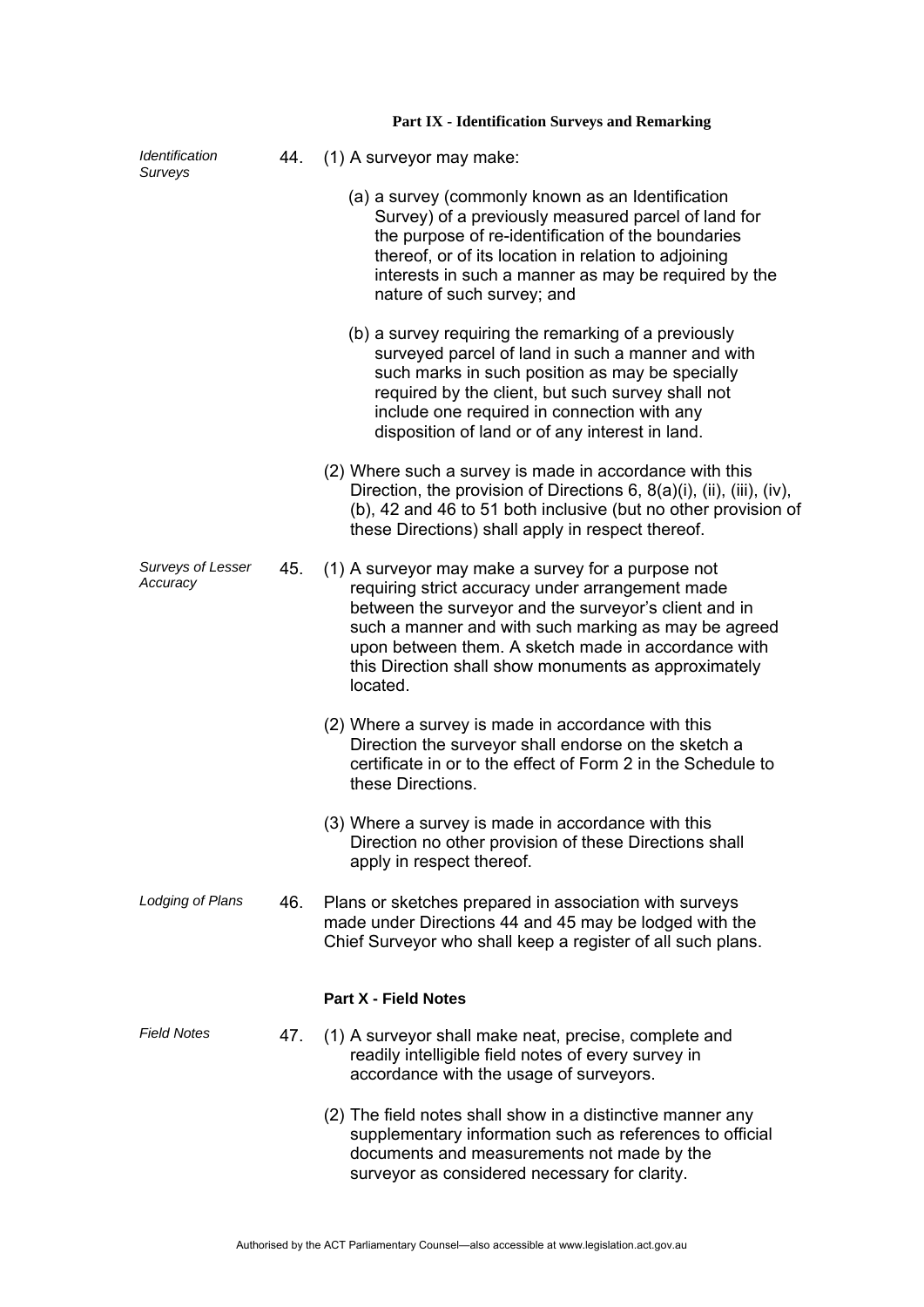|                                                    |     | (3) Indexes and cross-references shall be used in such a<br>manner as would facilitate the preparation of a complete<br>and accurate plan from the field notes without reference<br>to any additional records and without further explanation. |
|----------------------------------------------------|-----|------------------------------------------------------------------------------------------------------------------------------------------------------------------------------------------------------------------------------------------------|
|                                                    |     | (4) No erasures shall be made and all amendments shall be<br>initialled by the surveyor.                                                                                                                                                       |
| Information to be<br>Shown                         | 48. | The field notes shall show:                                                                                                                                                                                                                    |
|                                                    |     | (a) all the facts, readings and observations immediately they<br>are ascertained by the surveyor, together with<br>coefficients of standardisation and calibration of<br>measuring equipment;                                                  |
|                                                    |     | (b) the date, station and latitude and longitude thereof, and<br>full particulars of all astronomical observations made in<br>the course of the survey;                                                                                        |
|                                                    |     | (c) the datum line of the survey and the origin of the<br>azimuth adopted and, where a level is required, will<br>clearly state the datum of levels and bench marks used<br>to establish that level;                                           |
|                                                    |     | (d) all angles or bearings observed: recorded in degrees,<br>minutes, and seconds of arc or decimal parts thereof<br>and all such bearings shall be recorded and expressed<br>clockwise from zero to 360 degrees; and                          |
|                                                    |     | (e) the names of estates, houses, roads, streets, lanes,<br>rivers, creeks, lakes and the like, and house numbers as<br>far as material to the survey and ascertainable by the<br>surveyor.                                                    |
| Alternative Methods<br>of Recording<br>Information | 49. | If a survey has been recorded in whole or in part by<br>electronic methods, field notes and a paper copy of the<br>reduced and formatted electronic data must be retained in a<br>manner which facilitates the preparation of a complete and   |
|                                                    |     | accurate plan from the data without recourse to other<br>records and without verbal explanation.                                                                                                                                               |
| Disclosure of<br><b>Difficulties</b>               | 50. | A surveyor shall disclose any doubt, discrepancy or difficulty<br>suggested by or encountered in a survey in the field notes.                                                                                                                  |
| Field Notes to be<br>Signed                        | 51. | A surveyor shall sign as evidence each page or sheet of the<br>field notes and shall indicate thereon:                                                                                                                                         |
|                                                    |     | (a) whether the work shown in the field book was performed<br>personally or under supervision as defined in these<br>Directions; and                                                                                                           |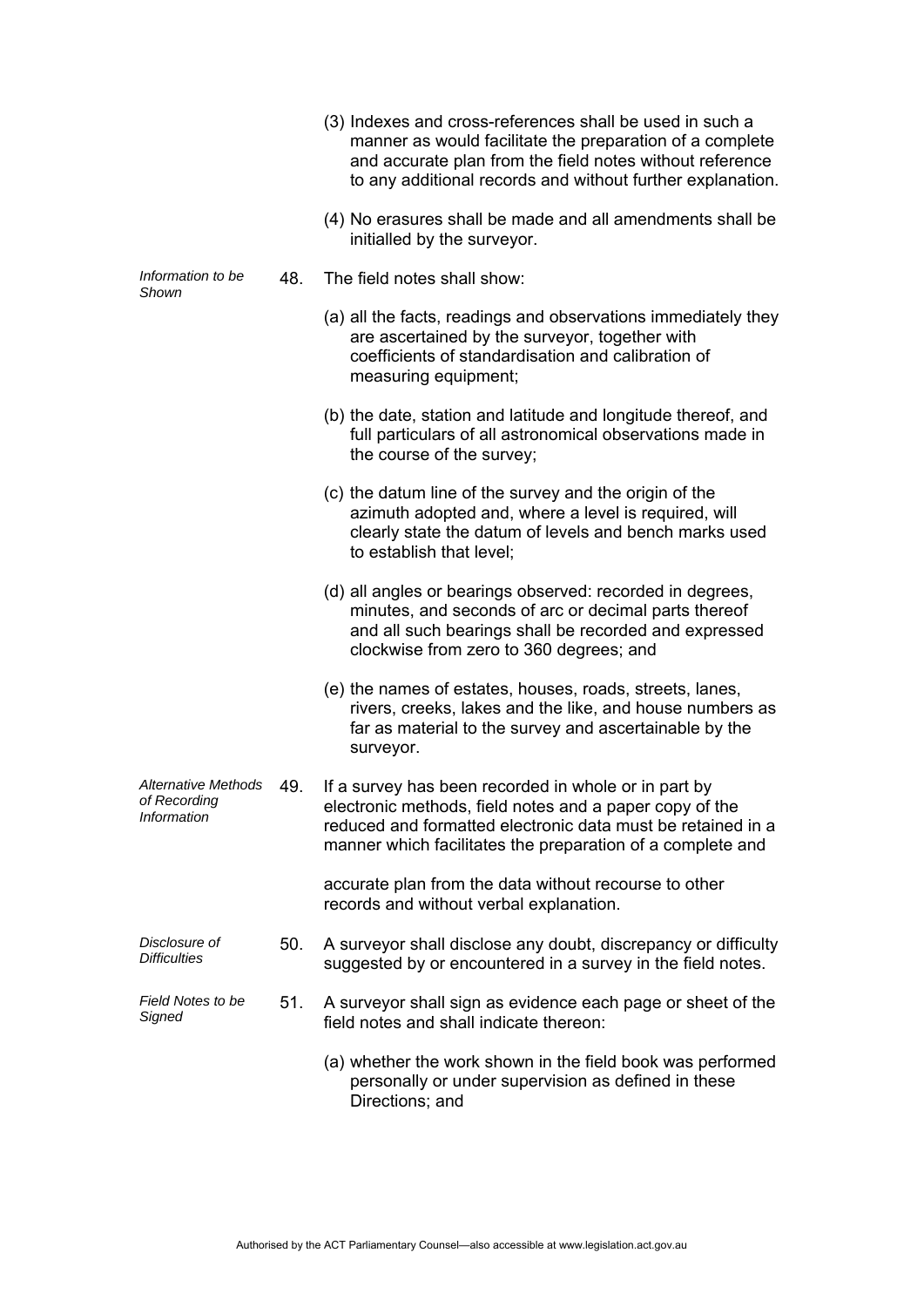(b) the date on which the work recorded on such page was performed.

## **Part XI - Plans**

| <b>Standards for Plans</b>         | 52. | The "Standards and Specifications for Plans" may be<br>reviewed and approved by the Chief Surveyor and<br>promulgated as a Disallowable Instrument.                                                                                                                                                                                                                                                                                                  |
|------------------------------------|-----|------------------------------------------------------------------------------------------------------------------------------------------------------------------------------------------------------------------------------------------------------------------------------------------------------------------------------------------------------------------------------------------------------------------------------------------------------|
| Datum to be Shown                  | 53. | A surveyor shall show the datum line of the azimuth of a<br>survey in the plan by distinguishing letters placed at the<br>terminals thereof and the nature of the marks defining the<br>datum line shall be noted therein.                                                                                                                                                                                                                           |
| Description of<br>Marks and        | 54. | A surveyor shall indicate on the plan:                                                                                                                                                                                                                                                                                                                                                                                                               |
| Connections to be<br>Shown         |     | (a) the nature of any corner, angle or line mark placed<br>which is not a peg;                                                                                                                                                                                                                                                                                                                                                                       |
|                                    |     | (b) the nature of any reference mark placed together with<br>the relevant essential measurements; and                                                                                                                                                                                                                                                                                                                                                |
|                                    |     | (c) the nature of any reference mark or CRM found and<br>connected to, together with the relevant measurements.                                                                                                                                                                                                                                                                                                                                      |
| Information to be<br>Shown on Plan | 55. | A surveyor shall show in a plan of re-survey or of a<br>subdivision:                                                                                                                                                                                                                                                                                                                                                                                 |
|                                    |     | the nature of all boundaries at the time of the re-<br>$(a)$ (i)<br>survey or of the subdivision, irrespective of how they<br>are marked or defined; and                                                                                                                                                                                                                                                                                             |
|                                    |     | (ii) if a wall is on a boundary, the boundary shall be<br>described in the plan as 'face of wall' or 'passing<br>through wall', or otherwise, as appropriate: A wall<br>shall not be described as a 'party wall' except in<br>accordance with Section 32 of the City Area Leases<br>Ordinance 1936, as applied and modified by Section<br>5 of the National Lands Ordinance 1989, and/or<br>Sections 27 and 28 of the Common Boundaries Act<br>1981; |
|                                    |     | (b) the description and width of all walls used in common<br>and the position of the boundary therein;                                                                                                                                                                                                                                                                                                                                               |
|                                    |     | (c) offsets to all physical objects relevant to the survey<br>within 1m of the boundaries; and                                                                                                                                                                                                                                                                                                                                                       |
|                                    |     | (d) offsets to all physical objects relevant to the survey and<br>suitable for use as monuments to redefine a boundary<br>within 3m of the boundaries.                                                                                                                                                                                                                                                                                               |
|                                    |     |                                                                                                                                                                                                                                                                                                                                                                                                                                                      |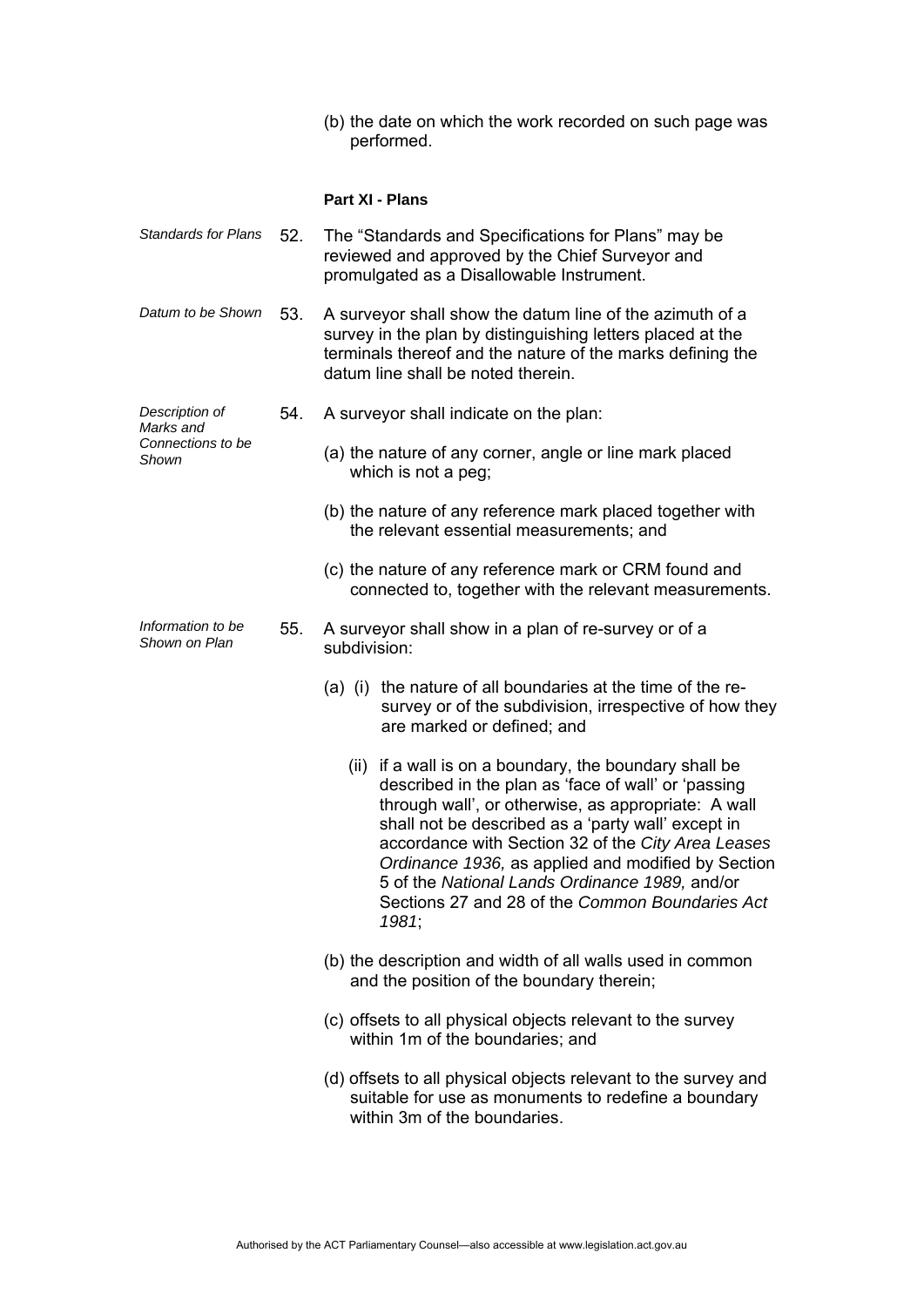| Certification                             | 56  | (1) Where a surveyor is required to furnish a plan of a<br>survey for lodgement at the Registrar-General's Office<br>the surveyor shall endorse thereon a certificate in or to<br>the effect of Form 1 in the Schedule to these Directions.<br>(2) Such certificate may be incorporated in any certificate<br>required by any law to be endorsed on such plan. |
|-------------------------------------------|-----|----------------------------------------------------------------------------------------------------------------------------------------------------------------------------------------------------------------------------------------------------------------------------------------------------------------------------------------------------------------|
|                                           |     | (3) A surveyor shall disclose any doubt, discrepancy or<br>difficulty suggested by or encountered in a survey in the<br>plan thereof or in an annexure thereto or in an<br>accompanying report.                                                                                                                                                                |
| Requisition                               | 57. | (1) On receipt of a requisition from the Chief Surveyor or the<br>Registrar-General to amend a survey plan or to supply<br>information concerning a survey or plan and which<br>amendment or information is necessary to complete the<br>plan in terms of these Directions, the surveyor<br>concerned shall promptly comply with the requisition.              |
|                                           |     | (2) After certification of the plan by the Chief Surveyor such<br>amendments shall be made by striking through the<br>erroneous matter and inserting the correct information.                                                                                                                                                                                  |
|                                           |     | (3) Amendments and additional information added to a plan<br>shall be initialled and dated by the surveyor.                                                                                                                                                                                                                                                    |
|                                           |     | <b>Part XII - Stratum Surveys</b>                                                                                                                                                                                                                                                                                                                              |
| Requirement for<br><b>Stratum Surveys</b> | 58. | Where a plan of survey of a stratum is required the surveyor<br>shall:                                                                                                                                                                                                                                                                                         |
|                                           |     | (a) mark at ground level the projection of the extremities of<br>the stratum block and relate it to existing boundaries and<br>occupations;                                                                                                                                                                                                                    |
|                                           |     | (b) define the stratum by dimensions of regular, or<br>description of irregular surfaces;                                                                                                                                                                                                                                                                      |
|                                           |     | (c) delineate on the plan the extent of any easement and<br>fully describe its purpose and limits;                                                                                                                                                                                                                                                             |
|                                           |     | (d) show on the plan elevations and sections sufficient to<br>delineate the stratum using reduced levels based on the<br>AHD;                                                                                                                                                                                                                                  |
|                                           |     | (e) verify AHD reduced levels by closed height difference<br>between two control marks, the AHD reduced levels of<br>which are to an accuracy of Class LC or better, as<br>specified in SP1. The control marks used must be those<br>recorded on the ACT Government survey mark register.                                                                      |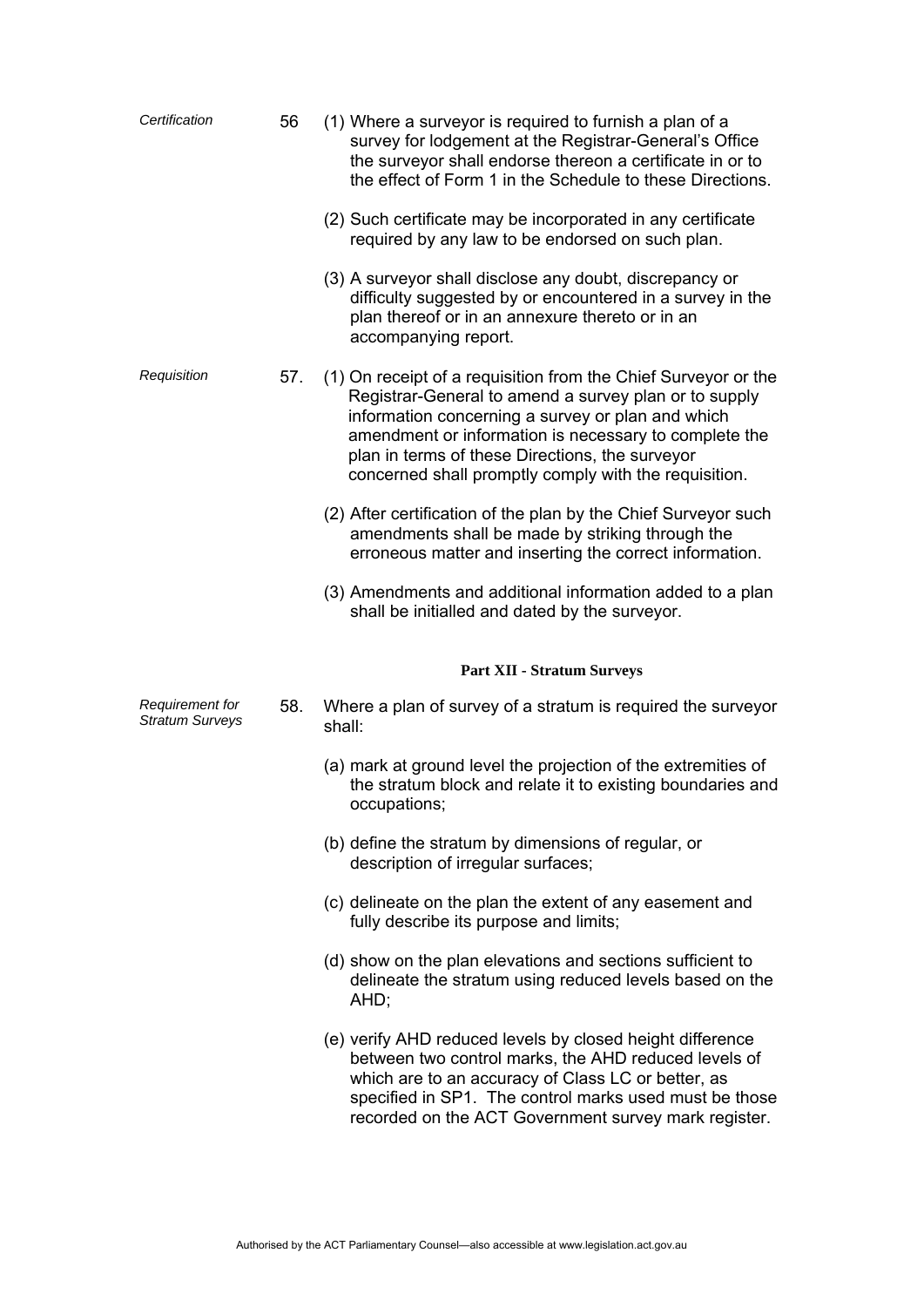- (f) show on the plan the position and reduced level of at least two permanent physical objects adjacent to the stratum; and
- (g) determine all reduced levels to an accuracy of Class LC or better, as specified in SP1.

### **Part XIII - Units Title**

*Survey and Plan* 

- *Requirements* 59. (1) Where a surveyor is required to carry out a survey for the preparation of a Units Plan (within the meaning of the *Unit Titles Act 2001*) it shall be done in accordance with Direction 44.
	- (2) Standards, specifications and/or guidelines for the preparation of Units Plans may be issued by the Chief Surveyor.